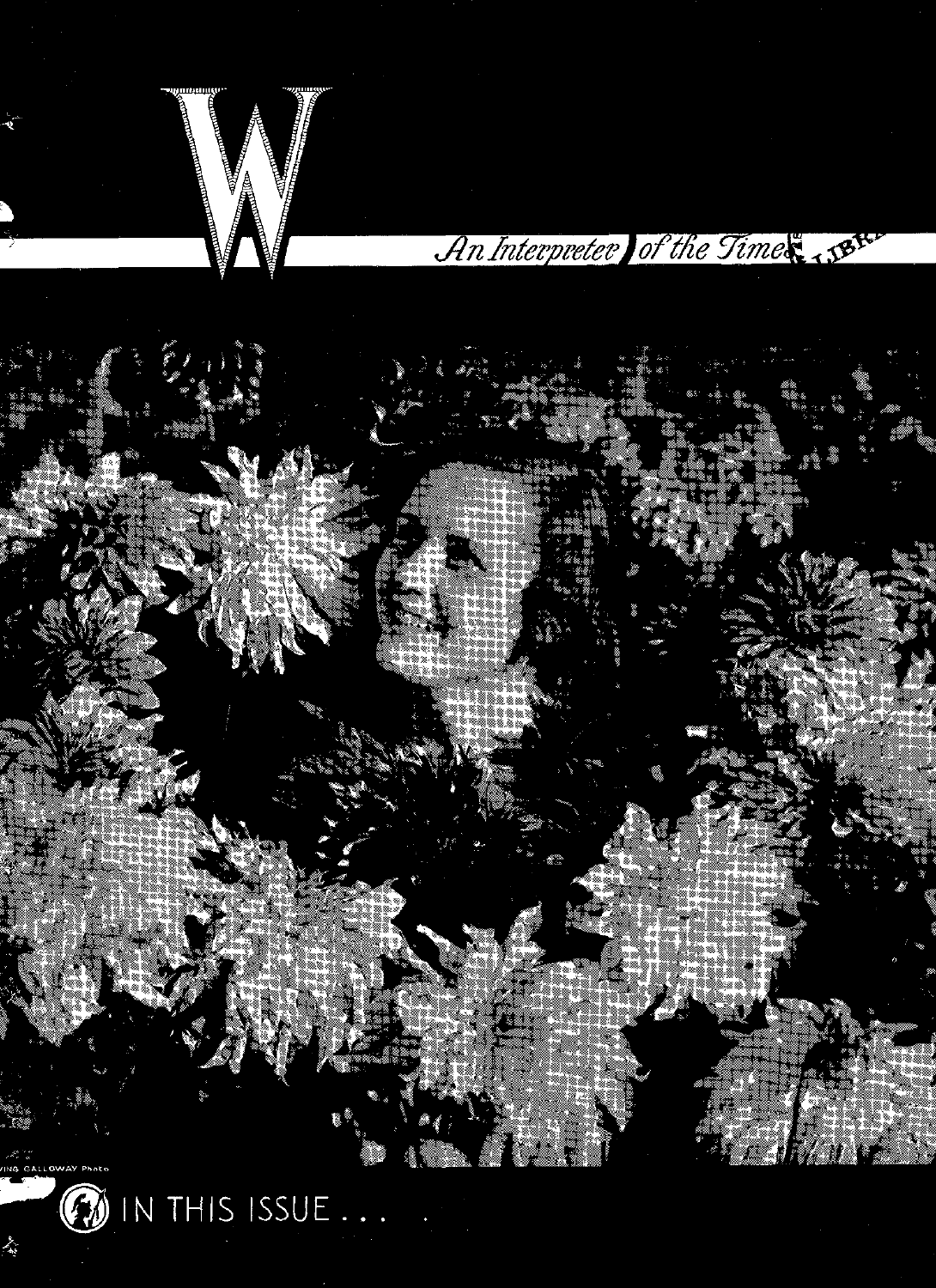

# L**--ITS BACKGROUN**

The depression which began in 1929 is still with us. The rain trust," after figuring, told us it was brought about chiefly by concentration of wealth under the control of a few men and corporations, and by a surplus of products from the farm and the factory. And no doubt they were right.

As to *money* concentration: The old laws *against "trusts"*  had not been applied against "mergers." The need of huge aggregations of capital to carry on great public works and private enterprises commensurate with the spirit and progress of the age led to gigantic monopolies, interlocking directorates of banks and trust companies, chain stores, and mergers of all kinds. Let the devil take the small industry or business!,.. Inheritance taxes did not much diminish the swollen fortunes banded down *from father to son and kept in the family.*  Wealth was piling up instead of spreading out. This growing evil could not go on indefinitely without bringing a crisis in finance, It came in 1929, and the depression followed inevitably.

As to surpluses: America had been caught in a trap of its own setting. During the World War many a country which had depended for its supplies on American surpluses of wheat, cotton, farm *implements,* and *automobiles—to* mention a few *—was* thrown on its own resources for these foods and machines, or else did without them. Blockades, destruction of shipping, and the occupation of manufacturing nations in the war business, brought this about. The consumer nations discovered what they could do without or could make at home. Thus the war brought to life many an ambition in small, dependent nations, to be more self-contained.

Immediately *after* the war these debt-ridden, but ambitious, governments looked around for easy money, ostensibly to pay their war debts. They got it from liberal Uncle Sam, by the billion. Government and private loans from the United States poured into Europe in 1919 and onward.

Instead, however, of these nations paying their war debts, much of the money from which would ultimately come back to the United States,—they began a repudiation of war debts, in whole or in *part,* and *America will very* likely *never get*  anywhere near full payment. The money thus "saved" was spent very largely on manufacturing plants, improved farm machinery, and in other ways to make each nation more

economically independent. They were determined not to get caught by the next war, as they had been by the last.

During the decade after the Armistice, the United States prospered without parallel, for during this period the hitherto dependent countries were getting on their feet economically and in doing so were spending much money for our surplus machinery and *foodstuffs.* We had a lucrative foreign market, and we expanded magnificently. We made shoe machinery enough to manufacture forty times as many shoes as we could wear ourselves. We made automobiles enough so that every American man, woman, and child could ride, and visioned selling enough to put every Chinese and Russian in cars. We fondly imagined that the world saturation point for our products would never be reached.

And all the time the *buyers of* our surpluses were stealing a march on us, and, largely by the use of money borrowed from us, were getting ready to buy from us no more. The inevitable turn came in the fall of 1929, and soon we were left with our surpluses on our hands.

No world-demand caused too great a supply. Unsalable goods brought shut-down of industrial plants and consequent unemployment. Capital, scared by insecurity of investment, *began to* hoard. *Hundreds of* banks, caught *unawares,* failed. Little money in circulation, little work,—hard times were upon us. Panic gripped the nation. Disgusted with the mess we had gotten ourselves into, we called for a "new deal."

Note right here that this depression had been forecast, and its causes given, nineteen centuries before it struck us. God through the unerring Word told us about it; for 2 Timothy 3: 1, 2 says, *"Mark this, there are hard times coming in the last days. For men will be selfish, fond of money."—Moffatt's translation.* God lays the axe to the root of the economic tree. He gets at the causes of men's causes. What caused concentration of wealth and surplus?—Plainly, selfishness and fondness for money. Inordinate greed for gold and love of ease were back of night-and-day and seven-day labor, exploitation of the poor, multiplication of machinery, overproduction of farm crops, child labor, and the monopolies and mergers of *predatory* wealth. *Divinity has the one correct answer* to every question—economic and otherwise—that arises today. Follow this series of editorials and be convinced.

Next month, The New Deal Analyzed.

*Entered as second-class matter, Jan. 19, 1909. at the post office at Nashville, Tenn., under act of March 3, 1879, by the Southern Publishing*  Association (Seventh-day Adventists), 2119–24th Ave. N. Acceptance for mailing at special rate of postage provided for in Sec. 1103, Act of<br>Oct. 3, 1917, authorized July 11, 1918. Published monthly (except October, when se

Page Two  $\qquad \qquad \qquad \qquad -$  The Watchman Magazine

1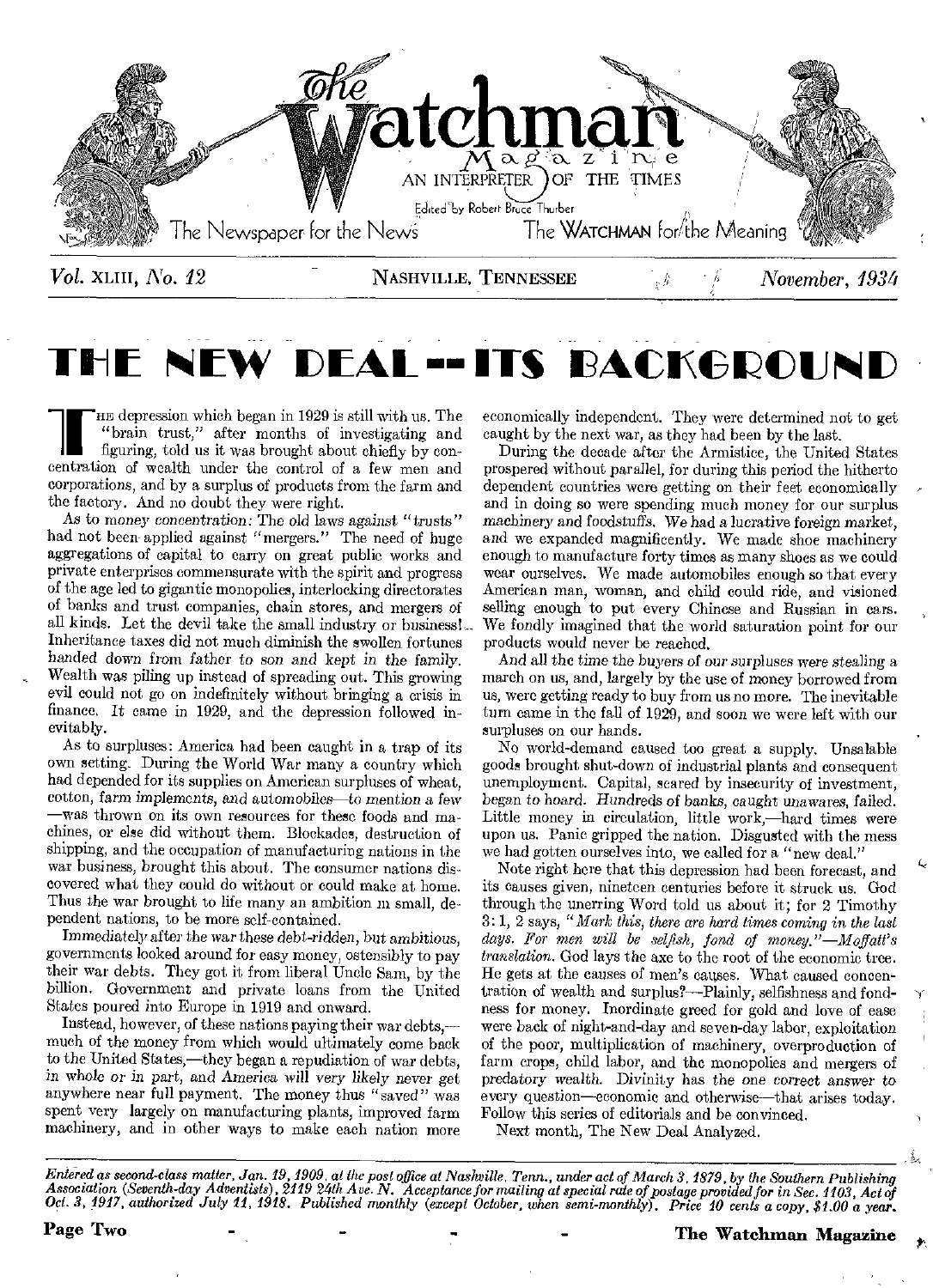so- A Christian Scientist lady in Mineola, New York, according to the newspapers, recently sued a man for injuring her in an automobile collision. Because she refused medical aid, in that her hurts were only "imaginary," the court refused to grant her suit, but instead required her to pay \$75 to the man for injury to his car, which injury was real.

as. The Roman Catholic Church is considering seriously the making of the assumption of the virgin Mary an article of faith. In other words, all Catholics hold as a prime belief that the body of the mother of Jesus was taken to heaven at death. Now many would make this an infallible dogma. The Church has a right to do this for Catholics, though no authority can be found for it in the Bible. It is just an other tradition.

**Proper The results of a four-year survey of** church unity among Protestants, conducted by Dr. H. Paul Douglas and just  $\circ$  published in the volume, "Church Unity" Movements in the United States," show that such unity is favored much more by theologians, older people, and churchmen than by laymen*,* young people, and *those without church affdiation.* These findings should make those hesitate who blame the loss of church prestige among outsiders to the large number of denominations. The chief fault of all the churches is lack *of* spiritual power, not lack of organic union. Power with men will inevitably follow power with God.

The reformers favoring an international calendar are still very active. Their plans would make God's true Sabbath wander to every day of the original week. They hope to start the' new *ealender scheme when* January first again comes on Sunday. But they have not yet succeeded in getting the subject placed on the agenda of the League of Nations Assembly, which body must pass on it favorably before it has a chance of universal acceptance.

.940. We are for the N. R. A. if it stands for unselfishness, *justice for* all classes, and mercy for those who need it, a decent living for every family by means of wages for work done, and independence and respectability of the individual.

as. A Nashville judge recently freed two boys, arrested for stealing watermelons, with the explanation, "Why, I was  $21$ years old myself before I knew they sold watermelons. I thought you just went and got 'em." Ile or some other judge will try these boys in years to come.



**s** It takes twelve billion dollars a year to support crime in the United States, over \$100 for every man, woman, and child. Stop glorifying criminals and save your \$100.

 $\bullet\bullet$  Five thousand dollars is the estimated cost of rearing an unskilled laborer from birth to mature efficiency. And a skilled, educated person costs \$10,485.



*Upton Sinclair, novelist, reformer, Social ist, who has been nominated on the Democratic ticket for Governor of California, and seems to have good prospects of being elected. There is some wonder if his popularity indicates that America is going Socialistic.* 

se. The Federal Council of Churches, representing twenty-five leading denominations, has set the month of October for a nation-wide campaign against the war system. Will it occupy the time, as before, saying, "Peace, peace, when there is no peace"?

**Example For a number of years doctors have** been hopeful of being able to "remake the human race" by means of injections of "hormones" extracted from "ductless glands." Now it has been discovered that there are certain "antihormones" that counteract anything that can be done with "hormones." When will men know that only the salvation of Jesus Christ can "remake the human race"?

as International control of, rare metals would prevent war, says a great chemist. We pin our faith to supemational control of human hearts.

sa Someone has said that he is a pessimist for the present and an optimist for the *future.* Taking the cue, we want to say that we are pessimists for the near future, and optimists for the just beyond.

se. New York City has voted for a lottery to raise relief money for the needy. The worst about this is that it makes legitimate and excusable the gambling impulse. The new law gives something to those who have nothing by stimulating the dangerous mania for getting something for nothing. It is a *vicious* circle.

*as* Industrial production is one index of the-prosperity of a nation. A League of Nations report shows Japan in highest place, producing 139.8 per cent of what she did in 1928. Great Britain is fifth with 103.3, and the United States eleventh with 77.5. Thus we are about three fourths of the way back to palmy days, with comparatively little to boast about.

ao. A seven-year-old girl of New York is reported to have made application for a \$5000-a-year spending allowance. She could not make ends meet on \$3000. "Ye have lived in pleasure on the earth, and been wanton," says James the prophet concerning our days. Next act, "Go to now, ye rich men, weep and howl for your miseries that shall come upon you." James 5: 5, 1.

so. For twenty-five years scientists of the Smithsonian Institute have called a certain Inca Indian relic they had a *"fossil* ear *of corn."* Recently it was found to be a baby's rattle made of clay. Now they console themselves with the thought that it *was* a clever imitation. And the civilized world trusts such men to tell the origin of man, the age of the world, and the future of the race.

so. So-called respectable magazines continue to drift toward the questionable, immoral, and sacrilegious in articles and advertisements. A recent soap ad in a news weekly pictures a beautiful girl singing in a church choir, and the accompanying bold line reads, "A heavenly skin—when you wash your complexion sins away." 'There is a halo over the H in heavenly. It is one thing to illustrate heavenly truths by earthly similitudes, but quite another to borrow the language of the spirit of religion to sell soap.

; November, 1934 Page *Three*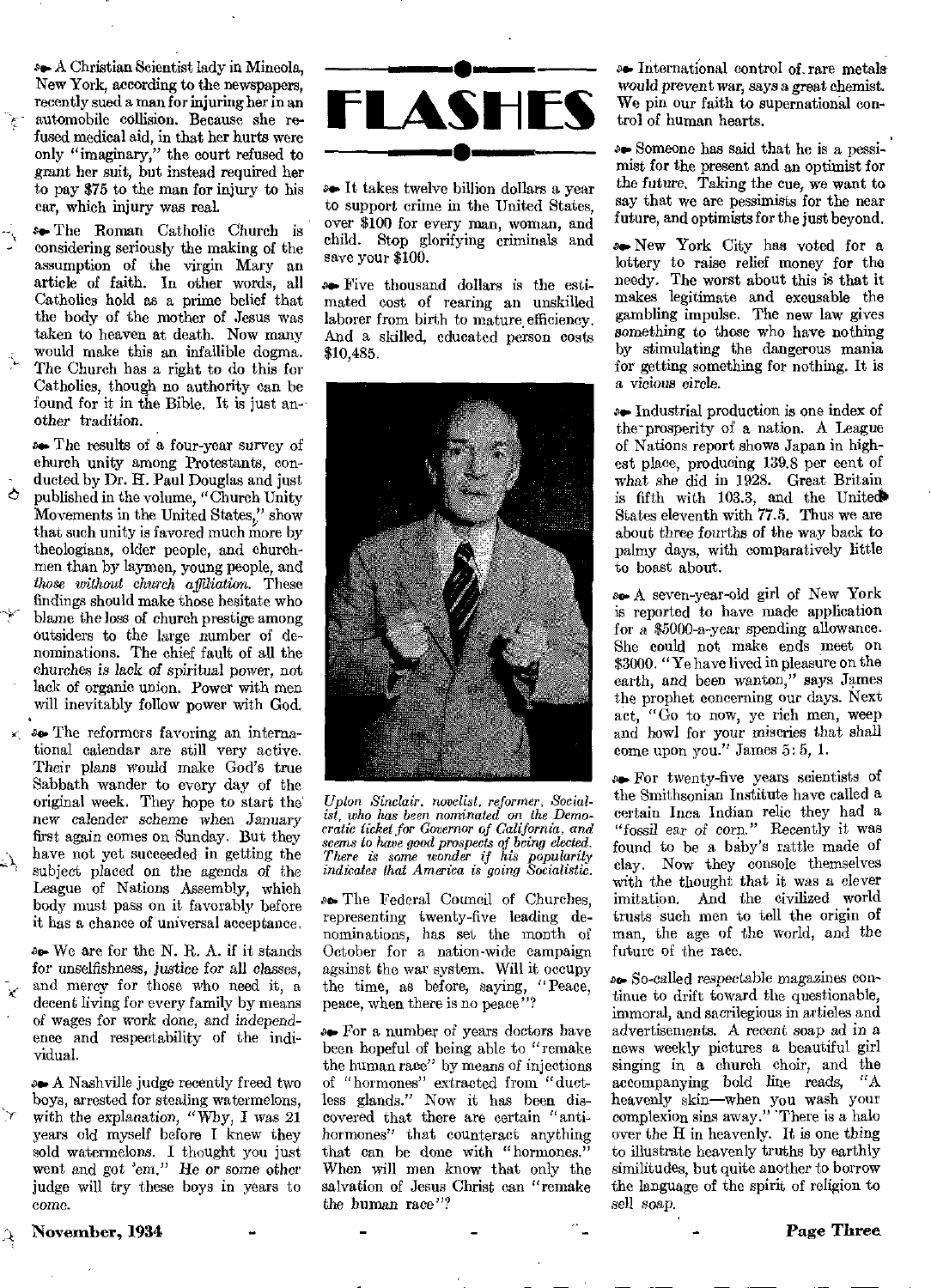## **• The • NEWS • INTEIRIPIPIETIEID**

#### This War **Business**

IDURING the late War some soldiers came from harrowing gun fire back to a Y. M. C. A. hut. Half their squad had been killed. They were sadly in need of encouragement. Said a chaplain by way of comfort: "Never

by their inordinate<sup>7</sup>desire to sell deatl.dealing apparatus. These "merchants of death" have made war instigation a ghastly business, say<sup>\*</sup>the investigators.

As business'goes, there is no violation of ethics in disposing of one's product to the best advantage in any



mind, boys, you are making a new world." And one of the boys answered, "No, Padre, we are not doing that. That's ybur business, We are smashing up the old world."

War is certainly "smashing up the old world," and even during peace time the munitions makers are coining some huge profits out of the preparation for the 'final smash. War has become more and more a business, in the minds of a large portion of the world's capitalists.

Investigations now being carried on by a United States Senate committee have shown that the ramifications of the munitions industry extend all over the world, and reprehensible methods are used to stimulate and aid the war game wherever started. The revelations have caused an international sensation. The names of royalty and prominent statesmen have been brought into them. It is alleged that huge ordnance and ship companies have abetted war, and helped nations to secretly break treaties,

*record.*  • market. But when that product is designed to kill the most people, soldiers and civilians, in the quickest time, at the least expense, we wonder if responsible government should not take a hand. And that is just what the Senate Committee is trying to do. And it is finding plenty of incriminating evidence in our own front yard, though the armament racket shows its worst

*Air travel increases its speed. Pilot Earle Ward (in doorway) and his passenger alight from their plane which covered the distance between Chicago and New York in two hours fifty-nine minutes, the latest* 

Looking at it in one way, there should be no surprise that death-dealers are selling their wares. And if drumming up trade involves helping to start or prolong a war, why that is only "creating a market," and "breaking down sales resistance," as all big business does.

phase in Europe.

It is up to the nations to outlaw war as a national policy. It is national governments that buy arms. Du Ponts, Vickers, and others would be forced out of business if war were nobody's business.

But- the nations will not, can not, stop warring. The Word of God says they will continue to war because they want to war. As long as men and nations remain "lovers of their own selves, covetous," ("selfish, fond of money," Moffatt) war will continue. It will go on till Christ comes in the clouds of glory, and puts a stop to it forever. See Revelation 19: 11-21.

#### Labor Rises in Wrath

In textile strike that recently har-III assed the Eastern states has been<br>settled. Over 400,000 workers were Over 400,000 workers were affected; there was much violence, and fifteen people were killed. The injured mounted into the hundreds. State troops had to be called out in Southern and New England centers before peace and a return to work was brought about.

It seems strange to many that we have no government machinery to cope adequately with such outbreaks.

Dictators of Europe sneer at the weakness in our system, and boast that there are no strikes in their domains. We retort that we prefer strikes to domination of every thought and act. Meanwhile we wish that some combination of the possible 17,576 alphabetical combinations could be found which would quiet our economic turmoil.

Strikes are symptoms. And their increasing occurrence, together with , the heartless greed of the rich, economic instability, and rank injustice to the weak and poor, are harbingers of the close of the age. Said a prominent preacher recently:

"We are on the verge of some dynamic movements which we cannot foretell. Tomorrow is going to be an experimental, interesting, and important stage in religion. Everybody in Europe is moving fast, but fails to know where he is going. America, too, is guilty of swift indirection. Wherever one turns, there are undercurrents which appear ready to destroy the true church unless we take heed."

The truth is, we can foretell the most dynamic movement just ahead. It is the second advent of Christ to earth-. The world doesn't know where it is going, but the Bible believer does. We are headed swiftly and directly toward the wind-up of this world's history. The coming of Jesus is near. "Behold, I come quickly," He says. "To them that look for Him will He appear the second, time without sin unto salvation." Hebrews 9:28.

Page Four

The Watchman Magazine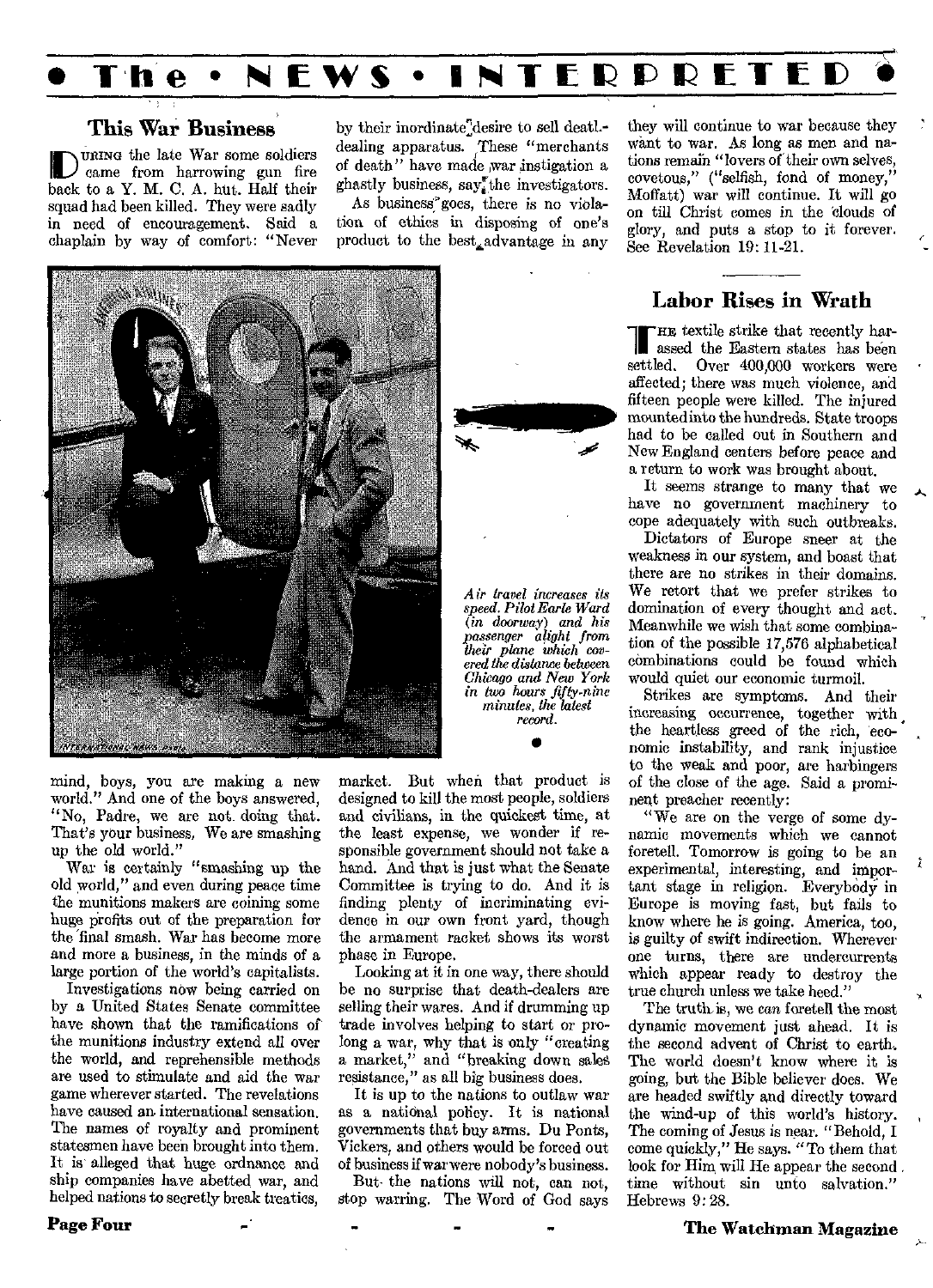

#### Rattlesnake Religion

 $\mathbb{R}^+$ 

Δ,

 $\hat{\mathbf{r}}$ 

ELIGIOUS, and other, circles in the<br>South were agitated during the<br>manage has a hill procedure of North South were agitated during the summer by a hill preacher of North Carolina allowing himself to be bitten by a rattlesnake to prove his faith in God's power to protect him. He Carolina allowing himself to be bitten<br>by a rattlesnake to prove his faith in<br>God's power to protect him. He<br>swelled up, but took no medical aid; and didn't die. Then he departed for Ohio to spread his gospel of divine protection. He will get plenty of publicity and money out of his stunt, as the news paper, broadcasting, and motion picture companies already have. Now the South is afflicted by scores of fanatics seeking fame via rattlesnake bites.

Snake experts tell us that only 15 per cent of rattler-bitten persons die anyway. We are certain that God had nothing to do with this incident. There was no act of faith about it. It was foolhardy presumption. All God's miracles and healings are redemptive acts. He performs no miracle to satisfy curiosity, to glorify a man, nor to protect unnecessary risk, but to save souls. His promise to save from the evil effects of snakebite (Mark 16: 17, 18) is to be fulfilled only in His missionaries who go into all the world and preach the gospel to every creature.  $(V, 15)$ . When a man is in this line of duty, and is *accidentally* bitten by a snake, God will save his life, as he did Paul's. (Acts 28:3-6.)

Without attributing insincerity to the Carolina snake baiter, we would say that this presumption is the devil's counterfeit of a sign which characterizes God's true people as they carry to the world the message of His coming kingdom.

#### Prayers to Order

 $\mathbf{A}^{\mathbf{s}}$ Protestantism loses more and more divine power through the inroads of worldliness and Modernism, it turns more and more to powerless prayer. Whether public or private, "prayer is the opening of the heart to God as to a  $\tilde{\mathcal{K}}$  friend." We do not use a book as a form to follow in talking to a friend. We speak from the heart what we feel.

A thirty-page book has just come from the press called, "Prayers for Self and Society." Its prayers, are thoroughly modernized. Not to write of their merits, we question the whole idea of "prayer books." Prayer is not to be a formal set of words, nor a sermon, nor a part of church liturgy. It is the cry of need in the human heart, springing spontaneously from the lips.

Modernist Harry Emerson Fosdick deplores much public prayer in these words: "Anyone acquainted with public prayer in American-churches might well conclude that even ministers do not regard it as deserving any attention at all. Their public prayers often fall from their lips slipshod and haphazard, appalling illustrations of random, extemporized mediocrity.

"When one considers the quality of public prayer, the number of people who come within its range, the meaning it might have, the atrocious carelessness with which its possible power is commonly handled, the irreverent nonchalance with which many stroll into and dally over it, one welcomes any serious endeavor to come to intelligent terms with it."

While we agree with this noted preacher of ethics (not Bible) that much public prayer is "extemporized mediocrity," so far as the use of good English is concerned, we prefer to risk this

One admirer of Mr. Fosdick's own public intercessions says that "all the needs and desires he may be expected to express during the succeeding five years" are expressed in fifteen of his recent Sunday morning prayers. This popular New York preacher prayed in these fifteen prayers "for economic deliverance, devotion to the highest, glad and fresh faith, fruitfulness of the soul, integration of our lives, renewed aspirations, attunement to God, beauty, high thoughts, basic virtues, larger and higher visions, spiritual welfare, and wholesomeness of life."

Whatever these high-flown expressions may include, we wish this modern preacher had prayed for forgiveness of sin through the atoning blood of Jesus, the gift of the Holy Spirit, power to keep the ten commandments, foreign missions, and the soon return of Jesus Christ to this earth. These are the petitions the Bible tells us to address to the Most High in these days. (1 John



rather than resort to heartless forms in prayer. The cure for the inferior prayer which Mr. Fosdick deplores is not a prayer book and memorized forms, but a turning to God and Christ's plan of salvation with a sincere heart.

1: 9; Zechariah 10: 1; Acts 1:14; 2: 1, 4, Hebrews 9: 28.)

Prayers are not to be "made to order," but true prayer is the order that brings to the devotee all that Heaven has promised in the Word.

November, 1934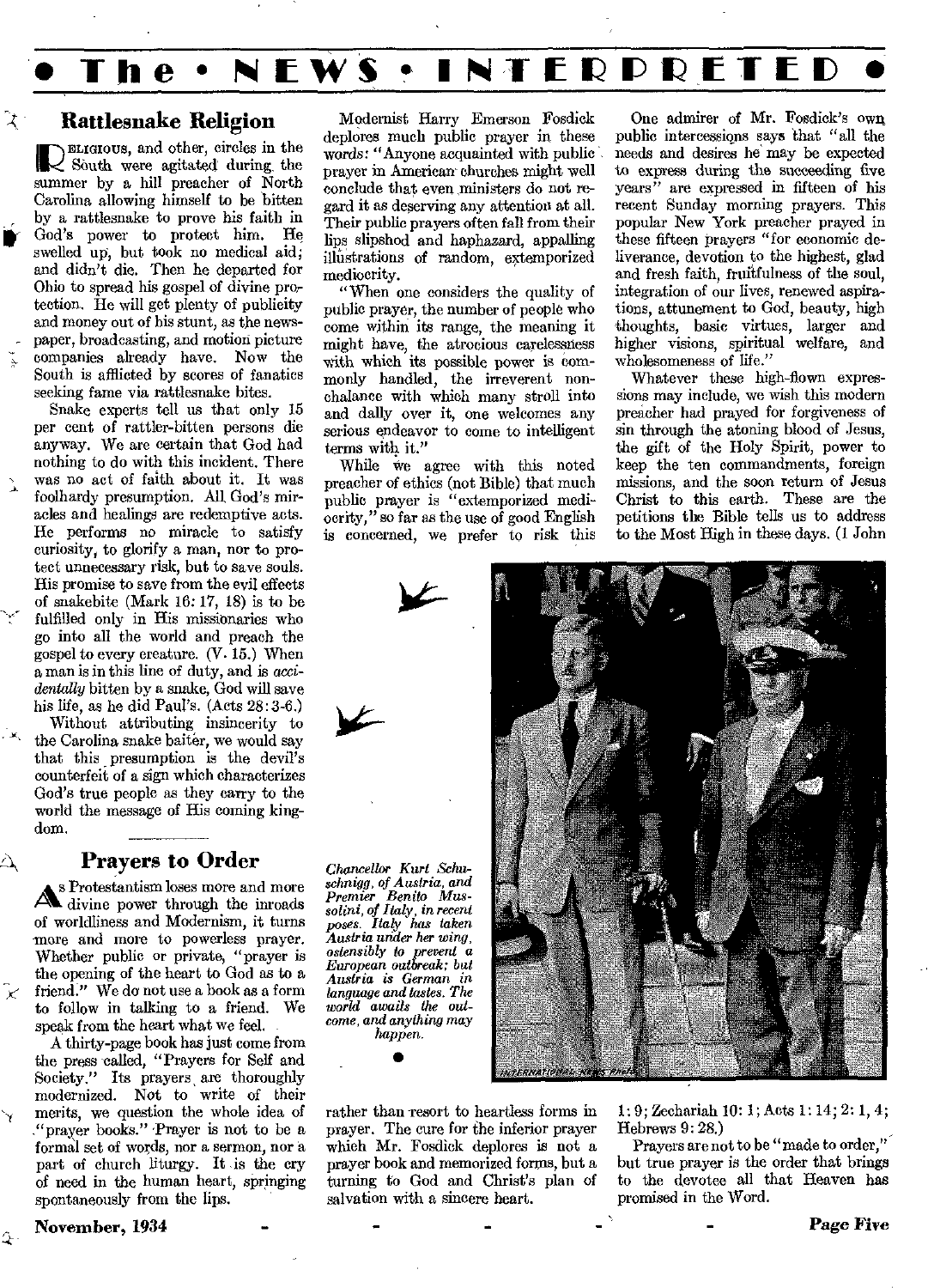**Are we throueh with** 

# **ICH MEN and is capitalism to be**

 ow that our modern ship of American civilization has resumed a more even keel, we have been hearing more criticisms of the general recovery plan and more shouts of dictatorship and the destruction of democracy. "Let business alone, and we will recover," we are told.

How shortsighted some men are! The let-business-alone policy nearly brought us to chaos. Who can recall the bank crisis of February and March, 1933, without a shudder! Now that things have been straightened around somewhat, we are being urged by many to return to the days of "rugged individualism," "back to liberty," as they put it.

How much trust can we put in the leadership of "rugged individualism"? Jay Franklin, in *Liberty,* puts it this way: "For generations Big Business had run the United States. Our most intelligent and energetic men went into business, and we were taught to admire our captains of industry and to study the principles by which they had achieved success. When the depression came, we turned to them for leadership back to recovery. Did they supply it? Ask Hoover! He asked them td.

"Instead, the number of our unemployed reached the staggering total of 13,500,000 in March, 1933, and Big Business had no solution but to pass Around the hat, cut wages, employ child labor, and in a few cases spread the work or keep regular employees on part time. This was altogether aside from the monopoly controls, the tariff privileges, and the financial inside tracks which enable our Big Business men to maintain high prices, profits, and dividends in the face of vast human misery.

"Under the Old Deal one third of our banks folded up in the ten years which followed 1920. Under the Old Deal the Chase National Bank could grant its retiring and enormously wealthy president a life pension of \$100,000 a year when it was not paying any dividends to its stockholders. Under the Old

Deal Sam Insull and Ivar Kreuger could ruin hundreds of thousands of swindled investors and be rated as great men by press and pulpit. A New York investment firm could pay \$450,-000 to the son of the president of Peru in connection with a loan to the government of Peru which has since been defaulted with total loss to the American investors. Our private bankers could take millions in commissions without a cent of liability and our Stock Exchange could wipe out billions of savings of millions of Americans."

All that was "rugged individualism." We called it freedom and liberty. We built big factories and may have even paid our help something like a living

### **IN THIS ARTICLE.. . .. L. Ervin Wright says:**

*"Let it be remembered that so far MB New Deal recovery program is not the destruction of the old economic system. It is a plan to cure, if possible, the abuses of the system, without cutting out the appendix whieh many feel is largely the cause of these abuses; namely, profit. It is managed capitalism, as Dr Barclay of Stanford University points out"* 

wage, but while the returns from in dustry increased 72 per cent in the decade preceding 1930, wages increased only 13 per cent. Dividends and profits meant more to us than the human beings who made these dividends and profits possible. When the depression came and we could no longer make big money, we cut wages, employed child labor, and turned loose millions of men and women upon public and private charity. These millions were good enough to exploit, good enough to make our billions, good enough to make what we have called our surpluses of goods, but they were not good enough to be taken care of when they were no longer a *profit* to us. Let charity, the Red Cross, the Salvation Army, or the



Government take care of the unemployed, we said.

Since we have turned the unemployment problem over to the Government because it had gotten out of *our* hands, the only logical thing for the Government to do was to formulate a policy to save the nation from utter chaos. Now if capitalism finds some of its "individualism" curtailed, it has no one but itself to blame.

Let it be remembered that this recovery program is not the destruction of the old economic system. It is a plan to cure, if possible, the abuses of the *system, without cutting* out the appendix which many feel is largely the cause of these abuses; namely, *profit.* It is *managed capitalism,* as Dr. Barclay of Stanford University points out.

It seeks to avoid public ownership of industry, yet it would like to get all the benefits of a socialized order. More and more we are seeing certain things we thought were individual things declared "public *utilities" or* in the "public interest." At this date plain, ordinary cows' milk has been so declared.

We have admitted of the principle for a long time, and the "New Deal simply represents," says Jay Franklin, "a necessary and long overdue extension of the public utility conception of the duties of society."

⊀

President Roosevelt in his address to American business men, March *6,* 1934, stated: "No one is opposed to sensible and reasonable profits, but the morality of the case is that a great segment of our people are in actual distress and that as between profits first and humanity

#### The Watchman Magazine

Page Six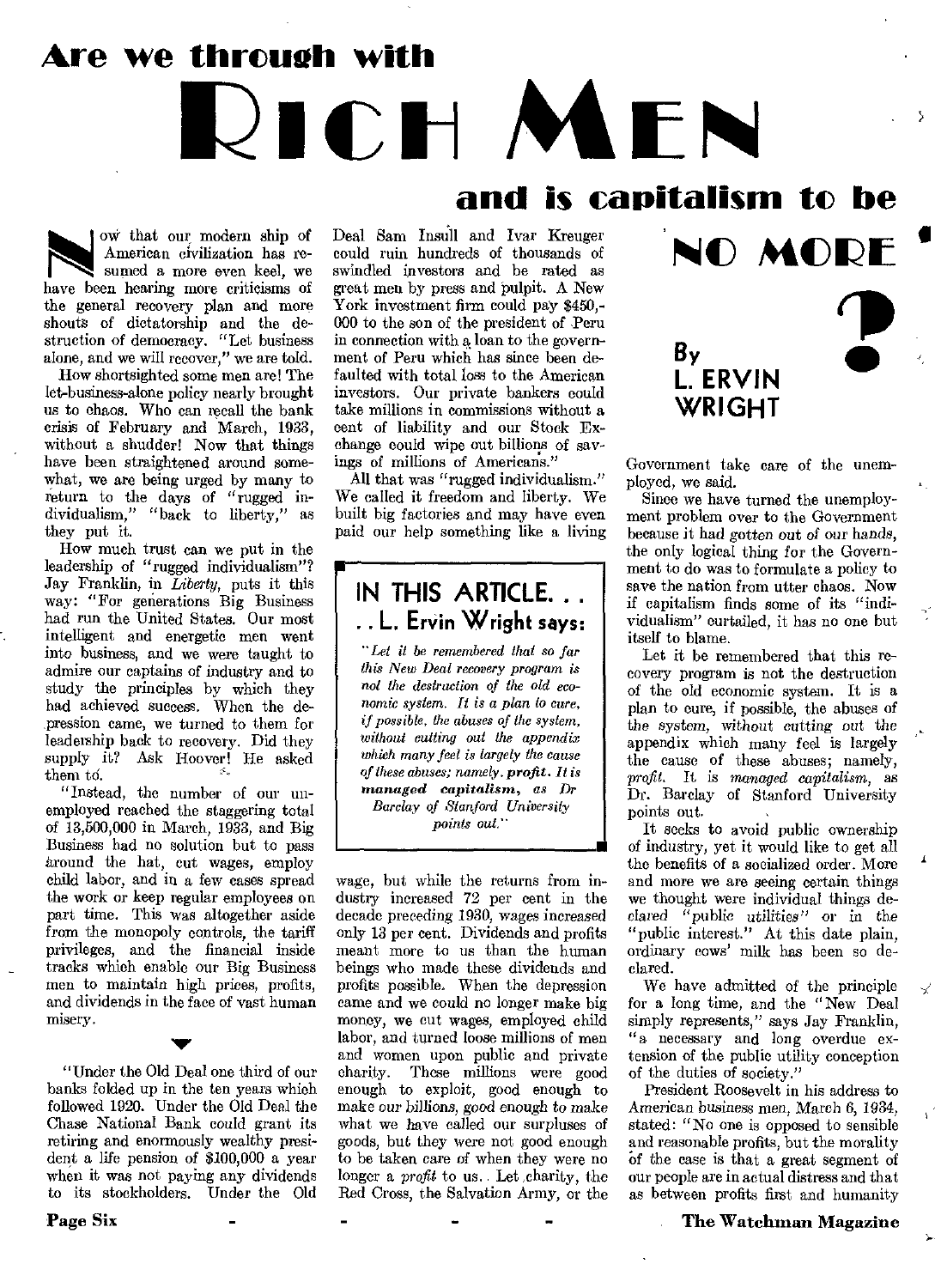

afterwards and humanity first and profits afterwards we have no room for hesitation."

 $\Delta$ 

 $\tilde{\times}$ 

 $\mathbf{v}_\mathrm{f}$ 

The complexity of our modern life has narrowed the world we live in but increased each individual's part in the general welfare. Today you can't discharge the workers in your factory without throwing out of balance the whole community and my business, too, for my workers are dependent for existence upon the goods you produce. More and more we are driven to the law that we are our brother's keepers, and that if we don't keep him, he can't keep us.

The big question is, Can the New Deal really curb the various selfish elements of our modern life?

Many think not. Abraham Epstein, writing in Current *History,* March, 1934,

November, 1934

on the New Deal, reaches this conclusion: "Because it has not adopted any of the fundamental radical means whereby the basic cause of our social evils—the gap between productive output and consumptive inadequacy will be bridged, no really vital or lasting benefits can be expected."

There are many who will grant that the New Deal is a revolution, but not the revolution. But whatever we do, it seems certain that we shall never go back to the old order of laissez faire. But unless we go beyond the New Deal as now laid down, it seems apparent to many that we shall have a permanent army of unemployed of ten million. There is no use to hide from facts; the New Deal has not solved the unemployment problem. CWA and I'WA money to keep a few million men

*One of the tall buildings in "Radio City," New fork. This group of buiklings is also called "Rockefeller Center " John I) Rockefeller, Sr., is shown in the inset. The name of Rockefeller stands for fabulous riches.* 

at work must eventually nm out, and new bond issues must be forthcoming.

The substitution of production for use instead of production for profits is advocated as the only alternative compatible to our democratic institutions. Unless we do fill that gap between productive output and consumptive inadequacy there can be no genuine New Deal.

At the recent National Education Association's convention held in Cleveland, Dr. Goodwin Watson, of Columbia University, urged educators to advocate the abandonment of the private profit system and the substitution of an "economy operated for the private good." He added that the "times are ripening for anything to happen."

Another professor from Columbia, Dr. George S. Counts, declared that the rising generation should be told "the system of private capitalism has been shown to be bankrupt."

At this same convention, Williard E. Givens, superintendent of schools of Oakland, California, said: "All of us, including the 'owners' must be subjected to a large degree of social control. A large section of our discussion group maintains that in our fragile interdependent society the credit agencies, the basic industries and utilities cannot be centrally planned and operated under private ownership.

"Hence, they will join in creating a swift nation-wide campaign of adult education which will support President Roosevelt in taking over and operating them at full capacity as a unified national system in the interests of all the people."

This shows the way the wind is blowing, and ooming from leading educators it will carry much weight. Perhaps the dreams of the Technocrats will yet be realized. Perhaps we shall see fulfilled that Scripture which says: "Moreover the profit of the earth is for all." Ecclesiastes 5: 9.

Unless we do solve the economic independence of all the American people our democracy cannot long endure. The unalienable rights of man as laid down in the Declaration of Independence must have a sound economic basis. *(Continued on page 18)* 

**Page Seven**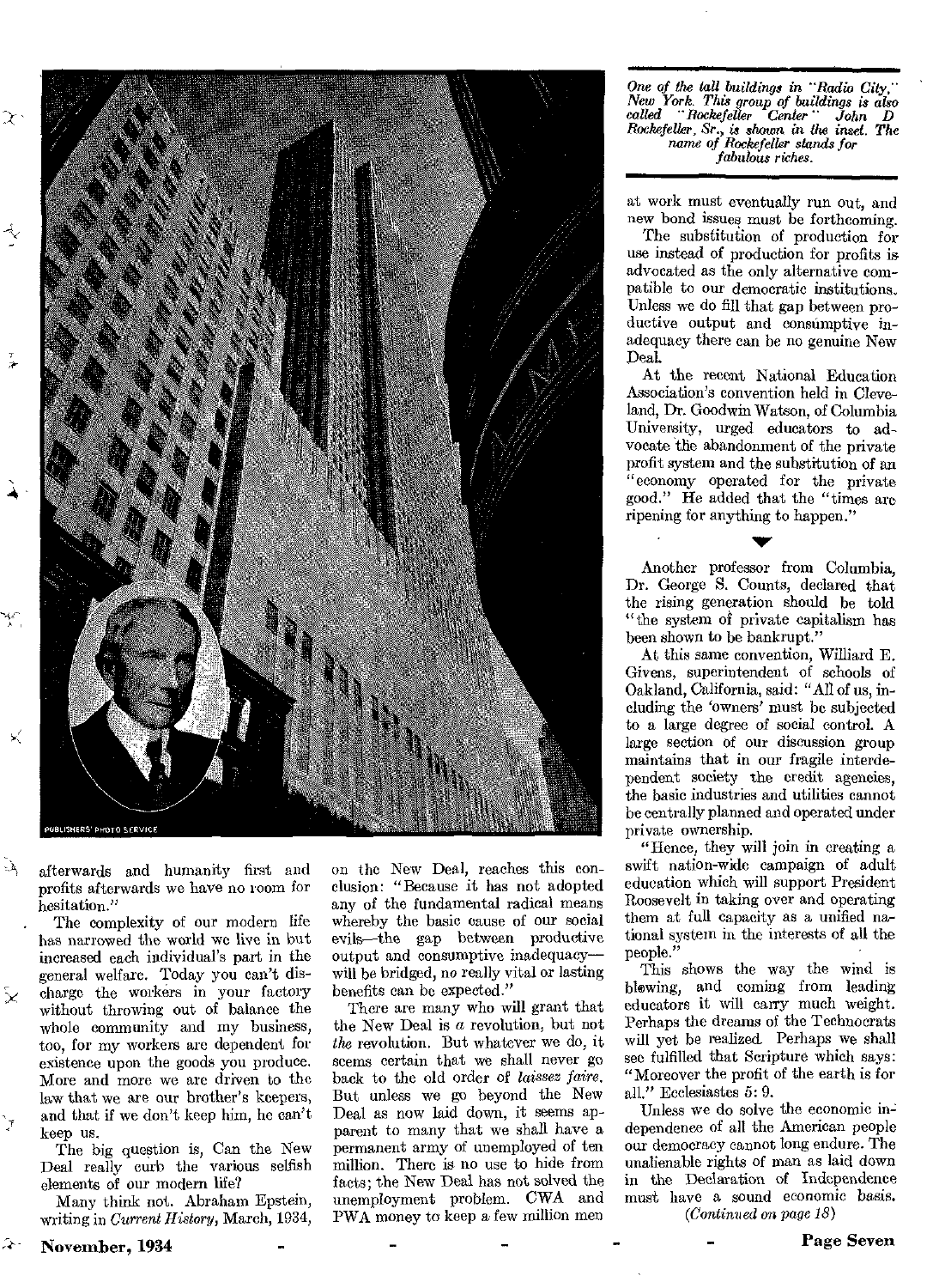# **'profit and Loss in**  the **LIQUOR !BUSINESS**

I <sup>T</sup>*is* well to *remember in* conection with this liquor business that riches dishonorably gained have a faculty of taking to themselves wings. Have you ever noticed how easily the ill-gotten gains of the thief slip through his fingers? It is like putting money into a bag with holes. "The blessing of the Lord, it maketh rich, and He addeth no sorrow."

Now the crux and center of this whole booze question seems to be a question of profit. Whether it is right, or whether it meets the approval of God, seems to be ignored entirely. By the worldly minded, the licensing of liquor is hailed as an important means of government revenue. But God pity the city, state, or nation that depends on such a rotten support.

The liquor interests and the believers in high license profess to envy the bootlegger his *profits, and say* that they would rather see the profits of the liquor business go into the pockets of Uncle Sam. But do they envy the bank robber his profits? "Oh, that is illegitimate business," they answer.

But on what basis can they prove that if the bank robber needs money badly. it is not all right for him to help himself from some cash box, and knock over those who get in the way? The answer is that there are divine fiats: "Thou shalt not steal," and, "Thou shalt not kill"; and civilized society must stand by those moral principles or else go into the chaos of anarchy.

Yes, by that same Authority the manufacture and sale of alcoholic beverages is condemned: "Woe unto him that giveth his neighbor drink." "Be not *among winebibbers."* "Be not drunk with [fermented] wine, wherein is excess." "Look not thou upon the wine when it is red, when it giveth his color in the cup, when it moveth itself aright.. . At the last it biteth like a serpent."

**By W. F. Gerald** 



For every dollar that drops into municipal, State, and Federal coffers for liquor licenses, two or more will be paid out for liquor's curse. I don't care what church or what high church dignitary condones the use of alcohol as a beverage, there is no human power that can absolve from the curse that follows booze as surely as night follows day.

It was forecast that a fine revenue plum the size of 800 millions of dollars would drop in the United States *treasury* following the *repeal of* Prohibition. Six months of license showed 258 millions, But what did we get from it?—The biggest drought in all history, which the president says took 550 millions (last estimate, after visiting the drought area, was changed to 5 billions)

right out of our pockets. What caused that?—No one knows. The people of that region say it was "the finger of God." Was it a disciplinary measure from God? The prophet said concerning ancient Israel: "Your iniquities have turned away these things, and your sins have witholden good things from you." "I called for a drought upon the land." If ancient Israel was chastised for national sins, why should we expect to go scot free?

Then *when* we add to this the cost of increased imbecility, insanity, dissipation, and crime, to say nothing of incapacitation for work, what have we gained by this low-down method of raising revenue? It would take a volume the size **of** Webster's Unabridged to record the woes that have come upon us, the debauchery of women and youth, the deaths from drunken driving, that have resulted already from the legalization of this iniquitous traffic.

If the state must dispense some liquor for medicinal purposes, all right; but the allowing of individuals for private profit, to conduct a business that panders to the lusts of men is a cancer on the body politic. That gang of conscienceless harpies who have no scruples against capitalizing on the weaknesses of their fellow men have no honor. They care nothing for the souls of their patrons, whom, when their last cent of earnings is gone into the rumsellers' tills, they will throw out into the gutter for the Salvation Army to pick up. The Chicago *Herald and Examiner,*  speaking of conditions in that city, says: "Picture young school children, varying in age from thirteen to eighteen, being welcomed to liquor hell-holes where the hard-earned money of their parents is exchanged for questionable liquor that sends them out *reeling, and* strips boys and girls of all public sex decency."

In the light of the frightful conditions developing more swiftly every moment, can any one show where there is any<br>real profit in liquor license? Does real profit in liquor license? not the mental, moral, physical, social, and economical havoc far outweigh the revenues of license? We may well consider the question asked by the Man of Calvary in another period of the world's history when moral values were failing: "What shall it profit a *man, if* he shall gain the whole world and lose his own soul?" All money received from liquor license should properly be entered in the "red" because it is "blood money" and nothing else. "Woe unto him that buildeth his house by unrighteousness."

#### The Watchman Magazine

Page Eight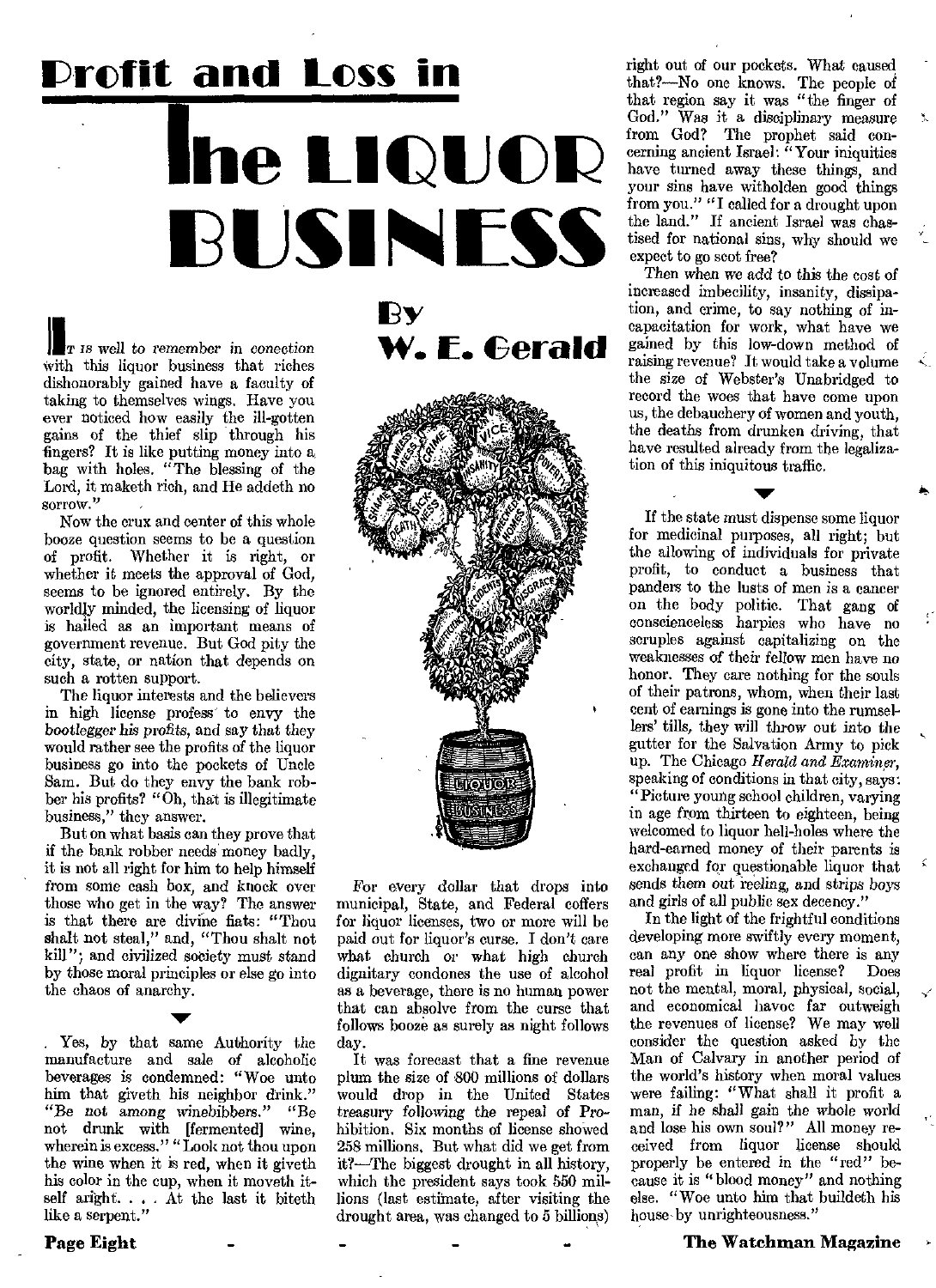# WHEN Life Hangs by a Thread

## and then **BDFAKS---**



writing in *Popular Mechanics*, tells of a man, dying from chronic heart disease, who was kept alive until his son could reach him, by means of a long, slender gold needle with which the doctor pierced the right auricle of the dying man's heart and conveyed through this needle impulses from an electric generator, causing the muscles to contract and set the heart beating again about seventy times a minute. In this case the man's heart was wasted from disease, and the restoration of heart action was only temporary. But when the heart is sound, this electrical instrument restores the patient to life permanently. It is claimed that more than one hundred men today are alive through the miraculous work of this small needlelike instrument, and that an average of six out of ten people who die from heart failure could be revived, if they were treated within ten minutes.

 $\lambda$ 

্র

This is only one of numerous wonders medical science is now performing. We are lately informed that persons who meet sudden death by any one of a number of common accidents can be brought back to life if proper restoratives are applied without delay. A few centimeters of a mysterious blue dye, injected into the veins, restores life to poisoned men. Tilting teeter boards, run by electric motors, force the pulse to do its work again. A mechanical lung breathes for one who is drowned. Yet with all these miraculous doings science is limited. After the circulation of the blood has been stopped for about thirty minutes, it is too late. Then the blood clots and congeals, and the doctors are powerless to make the dead live again.

But Jesus Christ can take the human body after it has been in the grave for years, and He can still give life. The apostle Paul has written: "For as in Adam all die, even so in Christ shall all be made alive." 1 Corinthians 15: 22. How can God make the dead live again? Oh, it is because He gave the

 $\blacktriangledown$ 

life in the beginning. It was He who "formed man of the dust of the ground,

*Breaking, breaking, broken.* 

Are you a skeptic, a doubter, a fatalist, an infidel? Do you doubt there is a God? Do you say there is no future life? Do you say death ends everything? The psalmist David declares a man is a fool who says there is no God. He says: "The fool hath said in his heart, There is no God." Psalm 14: 1. Come, doubter; come, skeptic; reason with me a few minutes. We are living now. You are living, and I am living. In some way we got here. Somehow, we are breathing, our hearts are beating, we are walking, talking, and seeing. How did it happen?

Your smart men, your scientific men, your learned men, your men of brains,



**Is there Hone of Living**  $\bigoplus$ <br>**Again** . .  $\bigoplus$ 

### **By Robert L. Boothby**

even some of you doubters, have been working for years to fathom the mysteries of life. How far have you gotten? You must start with a body which has already been fashioned, and if you can get it before it is too far in the throes of death—if you can get it before the blood becomes cold and heavy—there is a possibility that you can start the vital organs working again.

But man has only started on the problem. All of your accumulated medical knowledge is away behind God. He had to make us in the beginning. He had to give life when there was no life. He had to make something out of nothing,

Do you say man came by chance? Come, don't be a fool. All the brightest intellects of today have pondered the mysterious secret of life, and they have hardly begun. They can only now revive the dying if they can apply their restoratives before the full results of death have set in. Do you say blind chance has accomplished more than the united brains of some of the world's smartest intellects?

If it takes intelligence to perform the wonders medical science is enacting today, it surely took far more intelligence, far greater knowledge, far greater wisdom and ability, to make man out of nothing and give life when there was no life. Don't be foolish. Your very existence proves there is a God.

Some day this God who put the breath of life into man 'in the beginning is coming again. Then He will raise the dead. The apostle Paul has written: "For the Lord himself shall descend from heaven with a shout, with the voice of the archangel, and with the trump of God: and the dead in Christ shall rise first." 1 Thessalonians 4:16. *(Continued on page 15)* 

November, 1934

Page Nine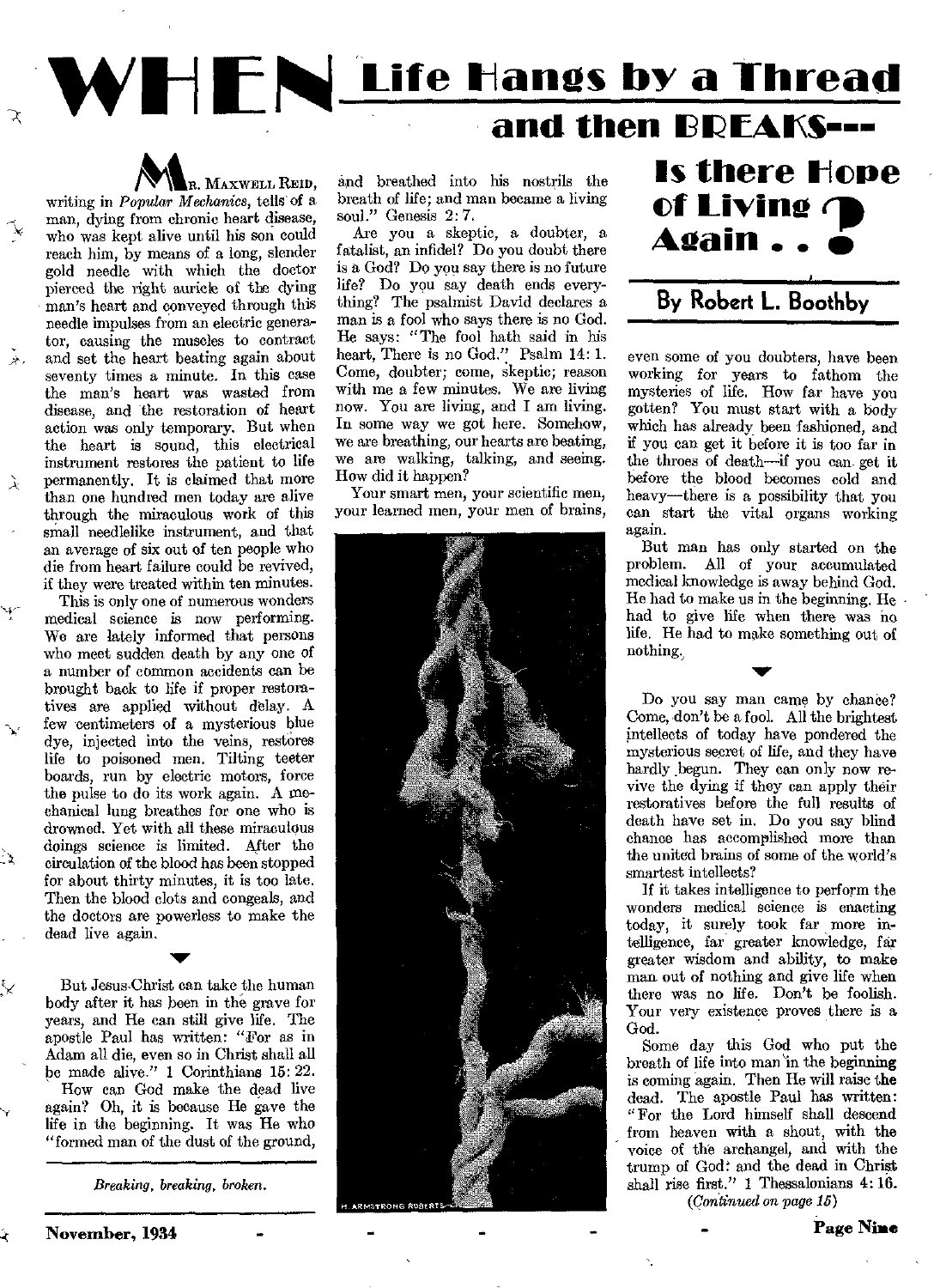# THAN**KSGIVI**NG **UAY---tursi and NOW**

ago, as the chill of winter began<br>
to settle over their inhospitable<br>
surroundings, the little colony of Pilusm a little over three centuries ago, as the chill of winter began to settle over their inhospitable grims, a mere speck in the unknown wilds of the new continent, kept the first American Thanksgiving.

Were it possible to turn back the hands of time to the conditions prevailing then, how many marvelous things would be swept away at the stroke, and how slow and strange and ancient would seem the world.

The great ocean "Greyhounds," floating palaces, with all the conveniences of a modern city, would give way to little sail craft little different from those that sailed the seas of Abraham. A journey across the Atlantic would mean weeks or months. The giant dirigible, the airplane, the automobile, and lightning express trains would give way to the clumsy animal-drawn vehicles that had sufficed man for thousands of years.

Sewing, spinning, and weaving would all be done by hand, and the cotton gin and the great textile mills would be unknown. There would be no tele-, graph, no telephone, no phonograph, no talkies; and the great printing presses with their daily trainloads of newspapers would cease, and radio and television would not be dreamed of.

But on this present thanksgiving morning we may read of the most important happenings of the day from every quarter of the globe. We can sit in our own homes and listen to concerts, lectures, and sermons, hundreds and even thousands of miles away. It is possible to stand on the shores at Plymouth and converse with persons in England.

Of this strange transformation that has come so suddenly upon the world, Winston Churchill, in *Popular Mechanics* for March, 1932, says: "The great mass of human beings absorbed in the toils, and cares, and activities of life are only dimly conscious of the pace at which mankind has begun to travel. We look back one hundred

 $\blacktriangledown$ 

**What is the meanine of the enormous strides of modern CIVILIZATION**   $\bullet$ 

years and sec that great changes have taken place. We look back fifty years and see that the speed is constantly quickening. . . Mankind has sometimes traveled forward and sometimes backward, or has stood still for hundreds of years. It remained stationary in India and China for thousands of years. But now it is moving very fast.

**IF** 

"What *is* it that has produced this new prodigious speed of man?--Science is the cause. In the methods of production and communication, in the modes of getting food and exchanging goods, there was less change between the time of Sargon and the time *of*  Louis XIV than there has been between the accession of Queen Victoria and the present day. Darius could probably send a message from Susa to Sardis faster than Philip II could transmit an order from Madrid to Brussels. Sir Robert Peel, summoned in 1834 from Rome to form a government in London, took the same time as the Emperor Vespasian when he had to hasten to his province of Britain. A priest from Thebes would probably have felt more at home at the Council of Trent, two thousand years after Thebes had vanished, than Sir Isaac Newton at *a*  modern undergraduate physical society, or George Stephenson in the Institute of Electrical Engineers. The changes have been so sudden and so gigantic that no period in history can be compared with the past century."

Why have the minds of men become so active, in these recent years, in these fields of study, causing them to stumble upon so many marvelous and revolutionary discoveries and inventions? A right answer to this question is of more importance than would at first appear, for we will relate ourselves in a right or wrong way to the present-day conditions in accordance with our understanding of this question.

This peculiar age in which we find ourselves was foretold by the God of *heaven* millenniums ago, as a sure harbinger of the end of time. And when the time came, He touched the springs of human genius, ushering in this revolutionary period in the thoughts and activities of men—undeniable proof of the divine origin and infallibility of the Scriptures. "But thou, 0 Daniel, shut up the words, and seal the book, even to the time of the end: many shall run to and fro, and knowledge shall be increased." Daniel 12:4.

Now the fulfillment of this prophecy, given so many years ago, was intended to serve three distinct purposes.

*First—Jesus* (Matthew 24) gave the signs that would forewarn His people of the nearness of His second coming, the last of these signs being the proclamation of the message announcing His coming: "And this gospel of the kingdom shall be preached in all the world for a witness unto all nations; and then shall the end come." Matthew 24: 14.

John in his vision on the Isle of Patmos saw this same message going, just before the reaping of the harvest

#### The Watchman Magazine

Page Ten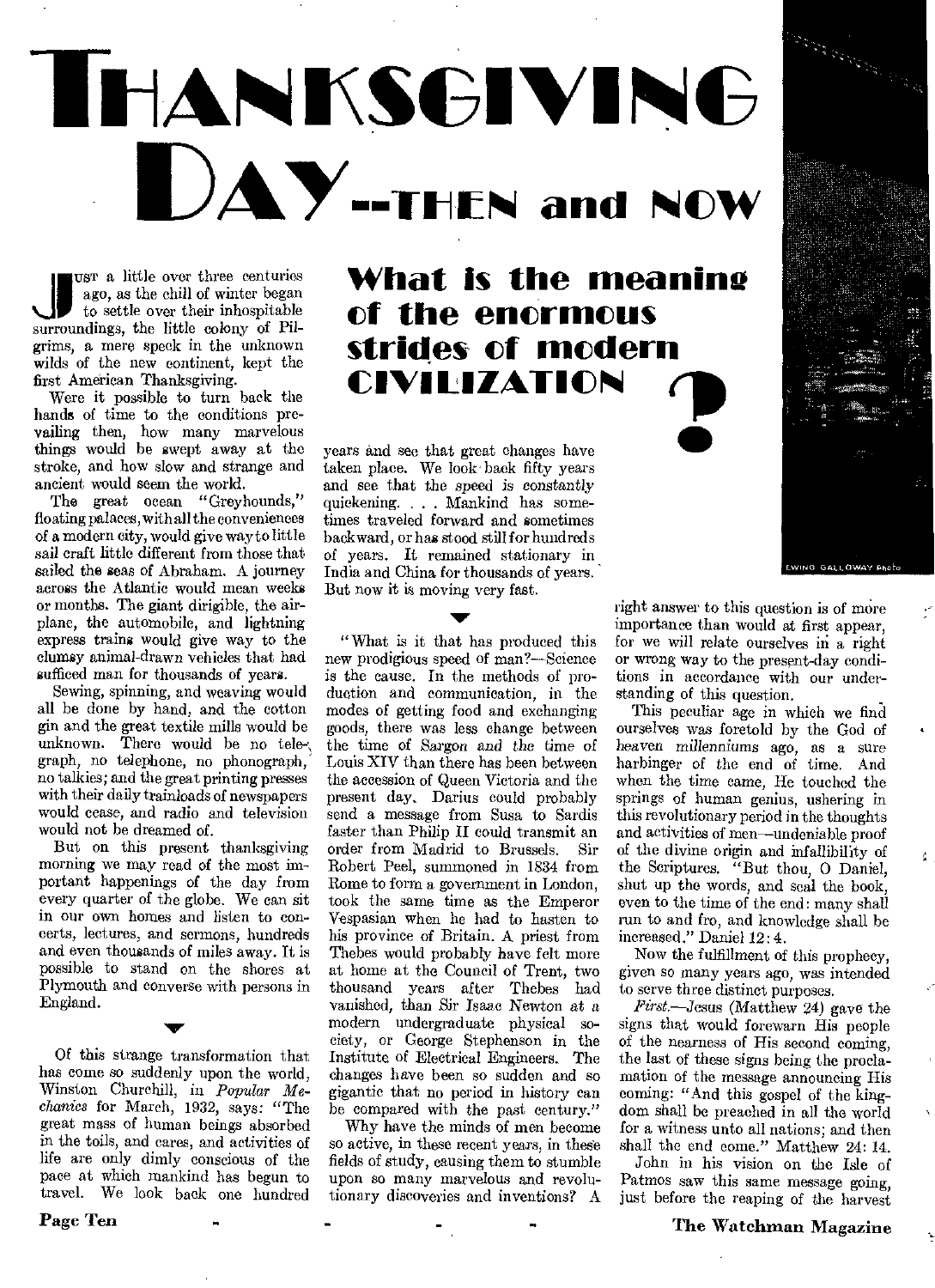

this identical message, and its mission centers and outposts can be found in the darkest corners of earth, even in the isles of the sea.

*Second.—When* this message has been sufficiently proclaimed and the day of probation is over, the wicked, left to their own devices and led on by the spirits of devils (Revelation 16: 14), will then use all these marvels of science in the destruction of men. Here is Armageddon, the great "war of the great day of God, the Almighty," the "time of trouble, such as never was since there was a nation," a world war indeed, into which all nations will be drawn.

It is quite apparent that all these modern wonders are as essential to mobilizing, transporting, and provisioning the armies of the world for this great conflict, as they are to carrying the last -message of mercy to a lost world.

*Third.—This* age, as I have said before, was intended as a warning to arrest the attention of thoughtful people.



*A night glimpse of one little part of marvelous America, New York City. And a day glimpse of what America was on that other Thanksgiving Day 300 years ago. We are better off; but are we better?*  •

### **By JOEL M. COWARD**

of the earth: "And I saw another angel [messenger] fly in the midst of heaven, having the everlasting gospel to preach unto them that dwell on the earth, and to every nation, and kindred, and tongue, and people, saying with a loud voice, Fear God, and give glory to Him; for the hour of His judgment is come: and worship Him that made heaven, and earth, and the sea, and the fountains of waters." Revelation 14: 6, 7.

Thus we see that this message not only proclaims the soon-coming kingdom, but also announces the opening of the judgment in heaven, and calls men back to the worship of the true God, the Creator of all things, as a preparation for His coming; indicating clearly that the professed church of the last days would be found false to that part of God's holy law that marks Him as Creator, and obeying a pretender who has assumed the prerogatives of God.

Jesus made it *plain* that this message of warning must in some way be given to the entire world in one generation; indicating that that generation would see the end. (Matthew 24: 14.)

Now, it is very apparent that under conditions existing a very short time ago a world-wide message like this could not go to every nation, and tongue, and people, in one generation. The world did not then possess the facilities necessary for such rapid movements. Hence the strange and otherwise unaccountable speeding up of research and discovery in the fields of science. And today God is using all the modern wonders of transportation and communication to carry to the world

When we hear and see and use these conveniences of communication and transportation, let us realize that God is *waning* us that the *end of all things* is drawing very near, and the wise, the humble, can see the increase of knowledge all about us and men literally running to and fro, and those who refuse to see are certainly left without excuse.

It is a time for sober, serious thought instead of drunkenness and jazz. It is a time for prayer and reconsecration to the service of God instead of moneygetting. It *is* a time to seek truly to know God's will.

It is a time also for rejoicing that the reign of sin, and death, and sorrow will soon he over; a time to lift up our heads and rejoice, for the day of our redemption draweth nigh. (Luke 21: 28.)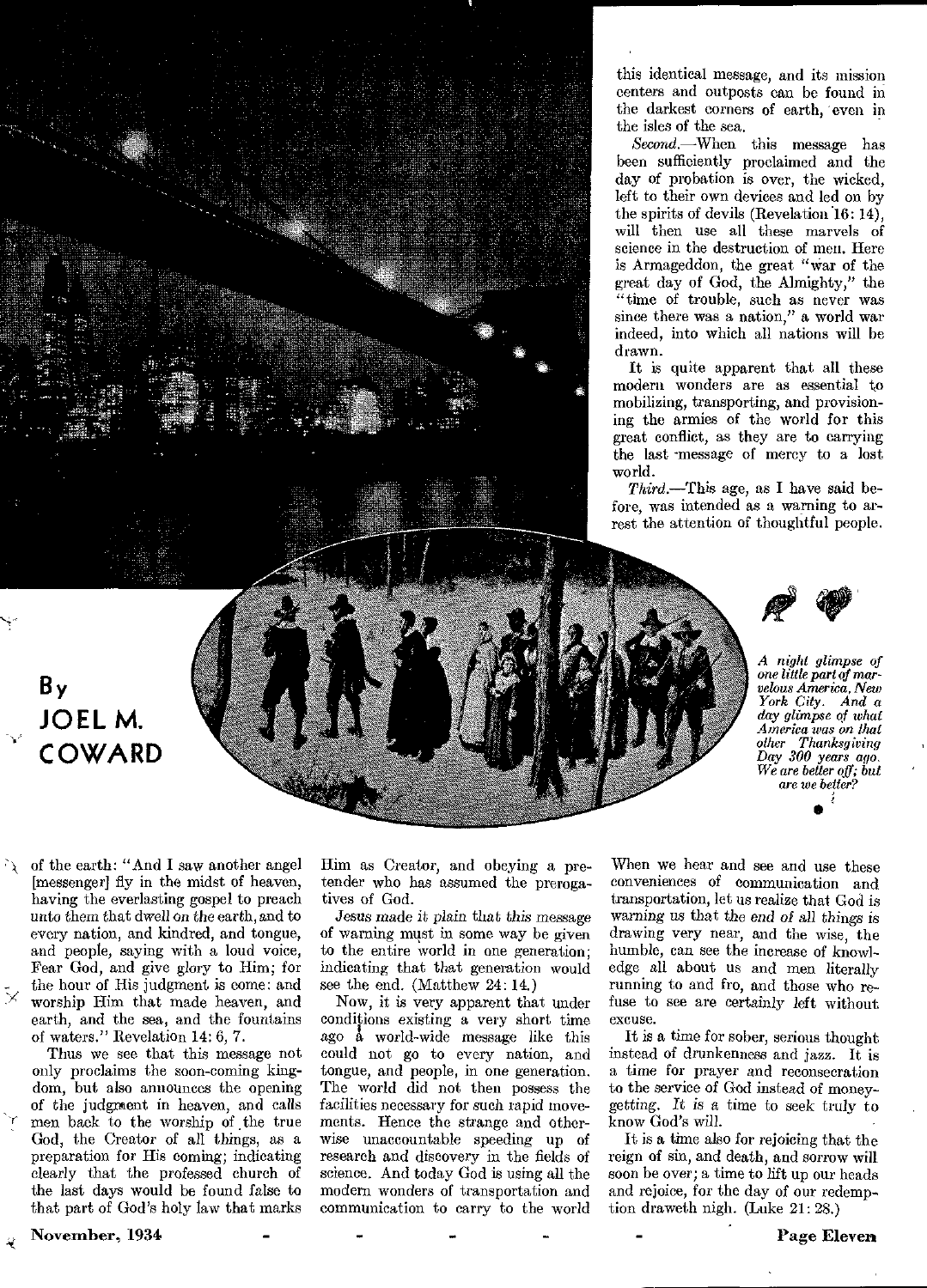# Before Christ **After Christ SEVENTH DAY A. D. WI-11CH DAY?**

**MANY** people think that the seventh day was to be kept only until the crucifixion of Christ, and that after Christ rose on the first day of the week, His people were to keep the first day, or Sunday, in honor of His resurrection. But a careful reading of the New Testament will disclose that there is not one word anywhere in it which directs or authorizes us to keep the first day in honor of His resurrection on that day. If Jesus Christ desired that His people should keep the first day of the week instead of the seventh, would He not have told us so in the New Testament?

It has been thought that there was some proof for keeping the first day of the week in John  $20:19$ ; Acts  $20:7$ ; 1 Corinthians 16 : 2; and Revelation 1: 10. But if you will compare John 20: 19 with Mark 16: 14, you will see that, instead of Jesus Christ's appearing -to His disciples on the resurrection day -while they were in a meeting for worship, He appeared while they were eating their supper to reprove them for -their unbelief and to convince them that He really was alive again. The very fact that the first day of the week is mentioned six times in the gospels (Mattliew 28: 1; Mark 16: 1, 2, 9; Luke  $24:1$ ; John  $20:1$ , 19) in direct connection with that particular first day on which Jesus rose, and yet these texts, written many years after His resurrection, say nothing about the first day being a holy day for Christians in honor of the resurrection, is conclusive proof that it did not become a holy day in honor of the resurrection by any divine appointment.

A careful reading of Acts 20: 7 will reveal that it says nothing about its being customary for Christians to meet on the first day of the week, or that they were then keeping the first day instead of the seventh. Read from the seventh verse through to the fourteenth, and you will find that this first-day meeting at Troas was merely an incidental meeting on a farewell occasion, when Paul preached all night long, on what we call Saturday night,

# **By JOHN L. SHULER 0 •**

and then on Sunday morning took a long journey byfoot, thereby proving he used the first day of the week for labor and did not recognize it as a rest day.

A careful reading of 1- Corinthians 16: 2 will reveal that it says nothing about Christians being in meeting on the first day of the week, or that they were keeping the first day of the week, or that they were to take up a public collection in ehurch on that day. The text says: "Upon the first day of the week let every one of you lay *by him*  in store." This was an order for a private laying aside of a donation for the poor saints at Jerusalem, to be laid up in their homes on the first day of each week, so that when Paul arrived, they could bring it to him for him to carry on to Jerusalem.

The Lord's day of Revelation 1: 10 is not the first day of the week. Since there is not one word in the New Testament where Jesus Christ has ever claimed the first day of the week as His day, or where He ever hallowed, blessed, sanctified it, or told people to keep it holy, how could it be Christ's day, or the Lord's day? His resurrection on the first day did not make it the Lord's day any more than His crucifixion on Friday would make that the Lord's day.

The Lord's day is bound to be the day that Jesus Christ is Lord of, and Mark *Paul preached to the Gentiles on the Sabbath day.* 

2: 28 declares that Jesus is lord of the Sabbath day. Therefore the Sabbath day is the Lord's day. Since in Isaiah 58: 13 the Lord calls the Sabbath His holy day, how, then, could the Sabbath help being the Lord's day? Since Jesus Christ as Lord and Creator is the One who blessed, hallowed, and sanctified the seventh day, how can the seventh day help being Christ's day, or the Lord's day?

It is not necessary for us to keep Friday to honor His crucifixion, which took place on that day, because Christ has given us the Lord's Supper to commemorate and honor His death. In the same way, it is not necessary that we keep Sunday to honor His resurrection on that day, because He has given us Christian baptism to commemorate and honor His burial and resurrection. (Colossians 2: 12.) So in the light of the New Testament, it is no more necessary that we keep Sunday to honor His resurrection than to keep Friday to honor His death.

Some have thought that the Sabbath was changed from the seventh day to the first between our Lord's resurrection and His ascension. But there is not one text anywhere in the New Testament which says anything about the Sabbath's *ever* being changed from the *(Continued on page 18)* 

?age Twelve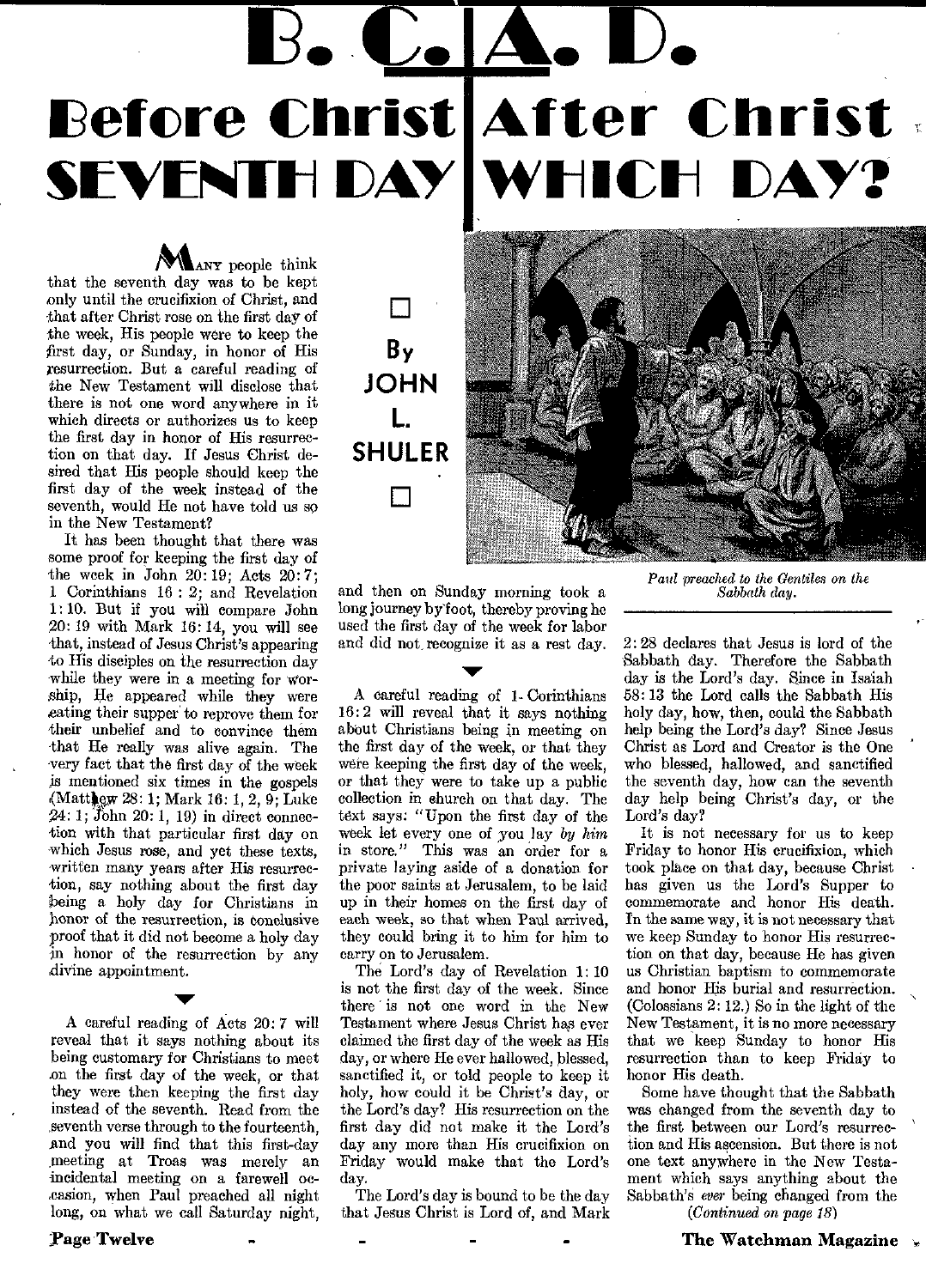# **MID ISAIAH !KNOW?**

*[Note.—A* minister was asked to explain Isaiah 66: 22, 23. He answered that when Isaiah wrote that, he was ignorant of the abolishing of the law by Christ, that he just supposed that the Sabbath was going to be kept forever. Thus to justify his own violation of the law of God, this minister was willing to deny the inspiration of the Bible, cast aspersions on one of the greatest of the prophets, and contradict the Lord Jesus himself. In this study we will consider just what Christ and the New Testament writers say about the reliability *of* the Old Testament.]

ίX,

 $\frac{1}{2} \sum_{i=1}^N$ 

Ã

طي

 $\chi^2$ 

 $\searrow$ 

 $\overrightarrow{a}$ 

1. Christ did not abolish the law. "Think not that I am come to destroy the law, or the prophets: I am not come to destroy, but to fulfill." Matthew 5: 17.

2. He habitually kept the seventh day. "And He came to Nazareth, where He had been brought up: and, as His custom was, He went into the synagogue on the Sabbath day, and stood up for to read." Luke 4: 16.

3. He quoted a passage from Isaiah 61 as credentials for His mission on earth. By whose authority do we say that Isaiah was inspired when he wrote the filst chapter and not inspired when he wrote the 66th chapter?

"And there was delivered unto Him the book of the prophet Esaias. And when He had opened the book, He found the place where it was written, The *Spirit of* 'the Lord *is* upon Me, because He hath anointed Me to preach the gospel to the poor... And He began to say unto them, This day is this scripture fulfilled in your ears." Luke 4: 17, 18, 21.

4. Christ commanded the Sabbath to be kept after His ascension, at the destruction of Jerusalem. If it is to be kept at all after His death, it will be kept in eternity, just as Isaiah, on the *authority* of God, said it would be.

"But pray ye that your flight be not in the winter, neither on the Sabbath day." Matthew 24: 20.

5. Jesus Christ cited the writings of the Old Testament prophets as the source of the knowledge of salvation. "Jesus answered and said unto them. Ye do err, not knowing the Scriptures." Matthew 22: 29. *(Note.—When* He said this, the New Testament had not yet been written.)

"Then He said unto them, 0 fools, and slow of heart to, believe all that the prophets have spoken. . . . And beginning at Moses and all the prophets, He expounded unto them in all the Scriptures the things concerning Himself." Luke 24: 25-27.

6. In the four Gospels are no less than one hundred allusions to Isaiah's teachings; eighteen of these are direct quotations, eight by Jesus himself, of which one follows:

"But He answered and said unto them, . . . Ye hypocrites, well did Esaias prophesy of you, saying, This people draweth nigh unto Me with their mouth, and honoreth Me with their lips; but their heart is far from Me." Matthew 15: 3-8, quoted from Isaiah 29: 13.

7. In a number of instances Jesus followed certain courses of action in order to fulfill the prophecies of Isaiah and other prophets. He *had* Himself given those prophecies, and He was consistent with Himself in fulfilling them.

"All this was done, that it might be fulfilled which was spoken by the prophet, saying, Tell ye the daughter

of Sion, Behold, thy King cometh unto thee, meek, and sitting upon an ass." Matthew 21: 4, 5, quoted *from* Isaiah  $62:11$  and Zechariah 9:9.

8. Paul tells us he Old Testament is inspired.

"All Scripture is given by inspiration of God." 2 Timothy 3:16.

9. The Old Testament prophets (Isaiah included) did not express their own personal opinions, but God spoke through them. The words in Isaiah 66: 22, 23 are spoken by God himself.

"For the prophecy came not in old time by the will of man: bat holy men of God spake as they were moved by the Holy Ghost." 2 Peter 1: 21.

"For as the new heavens and the new earth, which I will make, shall remain before Me, saith the Lord, so shall your seed and *your name remain.*  And it shall come to pass, that from one new moon to another, and from one Sabbath to another, shall all flesh come to worship before Me, saith the Lord." Isaiah 66: 22, 23.

**Scripture IDroblems Solved**  *This is a service department where questions on religion, ethics, and Bible interpretation will be answered. Send questions to the editor.* 

#### FIRST COMMANDMENT

*Which is the first commandment of the ten?* 

We suppose by this is meant, Which is the most important commandment? In point of place there is no first commandment. Of -course, every code of laws must have a beginning, and the command not to worship other gods is placed first in the Decalogue; but with Paul's definition of covetousness as idolatry (Colossians 3: 5) and the command against coveting being the tenth, and the first two dealing with idolatry, we have the first and the last<br>dovetailing into each other. The dovetailing into each other. Decalogue may be thought of as a perfect circle, as one whole, with no beginning or ending. And, since if you break one you break- all ten (James 2: 10), none can be considered allessential, and others less essential. In a particular sense, however, the fourth, or Sabbath, command is very important. For it alone contains the seal of God, who made the law. Without a seal, a law is not binding- or authoritative. The Sabbath command is in the center of the Decalogue, the words, "seventh day is the Sabbath" being the exact central words in the English translation. This is the reason the devil is doing all he can these days to destroy God's and man's seventh-day Sabbath (Saturday). With the seal out, the law is null and void.

<u>।</u><br>■

#### AUTHORITY OF MARX'S CONCLUSION

*Is it true that Mark 16: 9-20 does not belong to the Bible? If so, how can Paul say in 2 Timothy 3: 16 that "all scripture is given by inspiration of God"?* 

Paul's statement in 2 Timothy 3: 16 refers to Old Testament scripture, *as*  the New Testament had not yet been produced. But the New Testament is also certainly inspired. The "higher critics" of the Bible tell us that Mark 16: 9-20 was "inserted from some manuscripts of an ancient source," intimating, of course, that Mark did not write these verses. Without taking space here to controvert this, and assuring our questioner that all the Bible was gotten *from "manuscripts of an*  ancient source," we would say that the story of Mark 16: 9-20 agrees perfectly with the corresponding passages in Matthew and Luke (Matthew 28 and Luke 24), and this is the best proof of its authenticity. It belongs in the Bible if the incidents it records are true. And they are.

Page Thirteen

November, 1934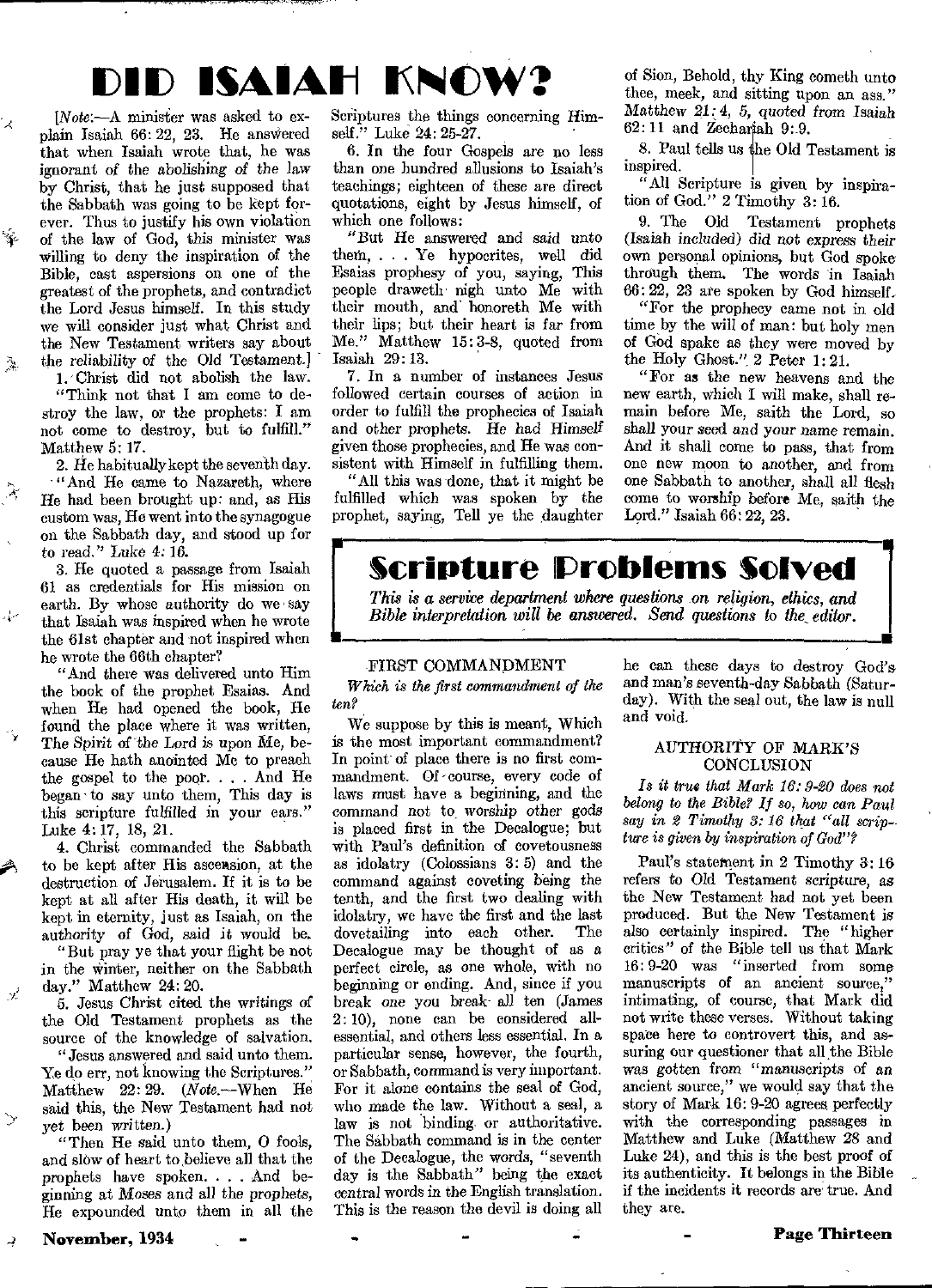

# **The IHIUMAIN**  MACHINE and the Power **that makes it run By**

*How little, and yet how vast, a dif-ference between life arid death.* 



with an investigating turn of mind has taken his toys, or perhaps the family clock, apart to see what made them run. In our day mature men are diligently searching for the secret of the life that animates the human body.

In six thousand years of search man has made no progress in discovering how creation was accomplished. In his search he has taken the atom apart into its several constituents. He has found that electricity is more closely connected with life than even air, yet electricity is not life, as it is often found disconnected from living things. Man has discovered nothing regarding the technique of creation, nor could he be expected to understand it. Obviously its process is as much higher than his understanding as the making of a clock or automobile is above the machine's own comprehension.

But strangely enough, though man cannot in the least sense how creation was done, he does not hesitate to criticize the Creator's account of it. He uses ,his judgment regarding the time it took to make the world, as recorded in the Bible.

Not only does man use his own judgment about the time it takes for the Creator to bring things into existence, but he has decided that the original

Page Fourteen

law which God made to govern society is not workable or practicable. God made one law to govern all relations of mankind with one another and with Himself. This rule of love would, if followed in society, make all other laws and regulations unnecessary, and as God made mankind for the express purpose of exercising the joy of love, He regards material things as wholly secondary in importance. The Bible throughout stresses this idea. Nowhere does God represent that it is hard or difficult for Him to create such things as we need for our happiness and comfort. Everywhere throughout the Book it is represented that, if mankind would accept' the law of love into their very hearts, material wealth would be a natural consequence. Even their health would "spring forth speedily." (See Isaiah 58: 6-8.)

But man has exactly reversed the above philosophy of the secret of life. He attaches the major importance to material wealth. He uses his own judgment as to what course to take to secure the most of life and its good things. Through a strange obsession of mind, he believes his wisdom superior to that of the One who created him. He even goes so far as to regard the instruction given him by his Maker as<br>childish fancy and foolishness. (See childish fancy and foolishness. I Corinthians 2: 14. ) But 1 Corinthians 1: 25 says that the foolishness of God is wiser than men.

**W. S. RITCHIE** 

It should be no wonder, then, that confusion reigns in the world, when man, a created thing, has decided that he knows more of the true philosophy of life than the One who created him. He would count it a preposterous thing for a piece of machinery to try to run on a different plan from what its maker intended; yet he sees no inconsistency in discarding the law of love, on which his Creator made him to operate, and trying to run on an entirely different plan. It would' appear that mankind today has almost wholly lost the conception that they are created beings and therefore do not realize that there must be a Power somewhere as far above them in every respect as the maker of anything must necessarily be in order to create it. Here is the root of the trouble, Mankind does not sense the reality of God's existence. A strange and weird philosophy has appeared that tries to account for the presence of all we see and, even man himself, without any particular being or intelligence being connected with it.

One would think that man, being unable to account for his own and the world's origin in any way, would intuitively conclude that there must necessarily be an intelligent Creator high above him. How can the strange situation that he so generally does not be accounted for? The Bible is the only source of a lucid explanation of this strange obsession. In the Genesis account of man's fall it is told how the

The Watchman Magazine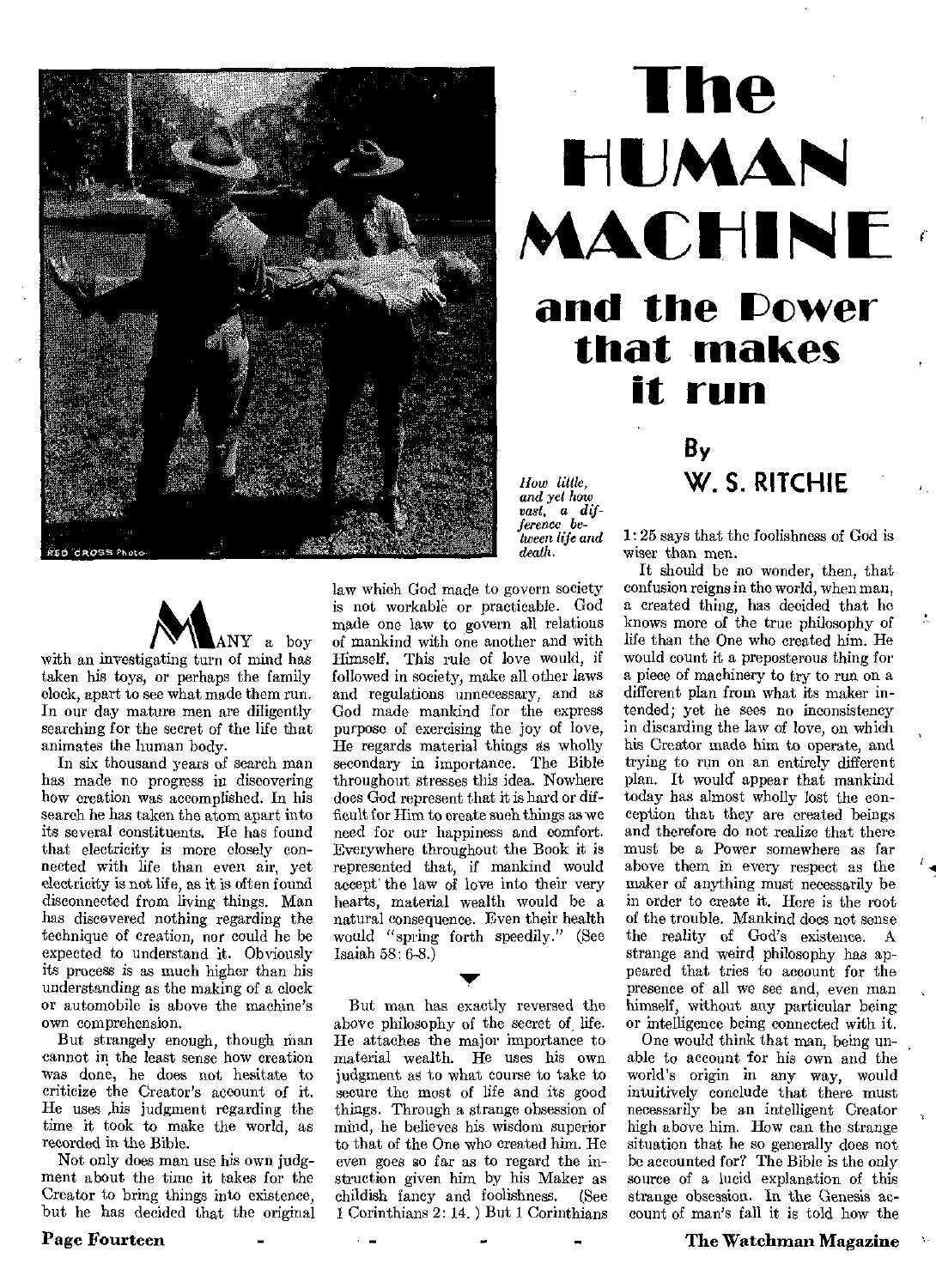Tempter promised our first parents that they could reach a much' higher sphere in life, even to become like gods themselves, by cutting loose from God's requirements. Since that time man has had a false sense of his own power and is unwilling to acknowledge that he is a created being, and has a false sense of being himself able to create life.

God knew that losing sight of Him as Creator of all would bring confusion into human affairs down at the close of time. He sends the world a message which if obeyed would cure its ills of every kind. Here is this wonderful message that brings joy and peace to every one that accepts it: "Fear God, and give glory to Him; for the hour of His judgment is come: and worship Him that made heaven, and earth, and the sea, and the fountains of waters." Revelation 14: 7.

This is the gospel for this time. It is directed to the place where the world's difficulty lies; that is, in not recognizing God as living and the Creator. Nothing is said in this message about God's

 $\lambda$ 

 $\tilde{\times}$ 

 $\overline{z}$ 

Ã

love and mercy, though it is called "the everlasting gospel", in the preceding verse, thus showing that it includes these also.

This mention of His power to create shows the importance God attaches to our realizing this. He might be a God of all love and mercy, yet if He were unable to recreate man's nature, both soul and body anew, he would be unable to help him in his present situation where he has lost all by sin. God wants to take us all just as we are and create us over again pure and sinless and fit for His kingdom. Mankind's great mistake has always been that they have thought that they could do these things themselves. Many have worn their lives almost out, and some even altogether out, trying to make themselves better. But a clock cannot make itself run well—cannot make itself run at all. Neither can man, who is also a created thing, make himself have life or power.

Why should we hesitate to trust the One who brought us into existence? What other power or good can there be aside from Him?

#### When Life Hangs

*(Continued from page 9)* 

Lazarus was made alive after he had been dead for four days. So no matter how long man has been dead, Jesus can restore him to life.

Some will be raised from the dead to -live with God throughout eternity. Some will be raised to damnation. Jesus has declared: "Marvel not at this: for the hour is coming, in the which all that are in the graves shall hear His voice, and shall come forth; they that have done good, unto the resurrection of life; and they that have done evil, unto the resurrection of damnation." John 5:28, 29.

What will be your fate? Will you be raised to life, or to damnation? Jesus will give you eternal life, if you will only accept Him now.

The beloved disciple John wrote: "And this is the record, that God hath given to us eternal life; and this life is in His Son. He that hath the Son hath life; and he that hath not the Son of God hath not life." 1 John 5:11, 12. Have you taken Jesus as your Saviour? Why not come toHim and have life?

### **The Doctor Replies to Health Queries**

*Medical and hygienic information of interest to the general reader is given here by a practicing physician. Inquirers may address the editor.* 

#### RINGING IN EARS

*I have* a *constant ringing in my ears. What can be the cause of it? M. R. N.* 

A ringing in the ears may be caused by a catarrhal condition, and you should consult a specialist at once. You may also find that you are very nervous, and have a thumping or buzzing in your ears. This same sensation can be felt in cases of anemia. Better check up on your general health, and see what may be wrong.

#### LONGEVITY OF MEN AND WOMEN

*Is it true that women live longer than men? If so, what is the reason? M. A. B.* 

Statistics have shown that there have been about five deaths in women to six in men, and the principle cause has been thought to be the fact that women have used very little tobacco or intoxicating drinks. Now that the use of liquor and tobacco has become almost as widespread with women as with men, or even greater (for the use of these harmful substances -will have a worse effect on women than on men), women

November, 1934

will be shortening their lives by their indulgence in these harmful practices and the death rates will be equal.

#### BAD BREATH

*What is the cause of a bad breath? B.* D.

A bad breath is usually due to constipation, and a condition of autointoxication. Get your elimination to be more active, and your breath will sweeten up. Your diet should be of fruits and vegetables mainly, and thus you will get relief from your constipation. There also may be local causes for your bad breath, such as bad teeth or tonsils, or chronic nasal catarrh.

#### GRAIN-VITA

*(train-Vita has been highly recom mended to me. Is it a safe product to use? What is it made of? R. B. V.* 

Grain-Vita has been proved to be a very satisfactory product, and is surely safe to use. It is made of natural grains. and thus contains the vitamins and mineral elements that are so often lacking in our diet. Many people are nowadays looking for a tonic to give them

some kind of additional strength and energy. This is obtained often from drugs that are harmful. Grain-Vita is a natural food tonic, and can be recommended to anyone needing a tonic to build up their general health. Also with it, eat plenty of vegetables and fruits in their natural state.

#### FRUIT BEVERAGES

*I have been told that fruit juices are even better than water to drink in summer because they are more refreshing. Why are they so? F. I. H.* 

The sugar in fruit is mainly dextrose and levulose, and as such can be utilized by the body at once, needing no digestion. For that reason they will give an immediate refreshing effect, thus relieving the depressing effect of hot weather in a way that plain water drinking cannot do. Fruits contain practically no fat or protein, and with a carbohydrate that can be assimilated at once, they tax the digestive organs the least of any food stuffs, and hence are very refreshing hot weather food and drink.

Page Fifteen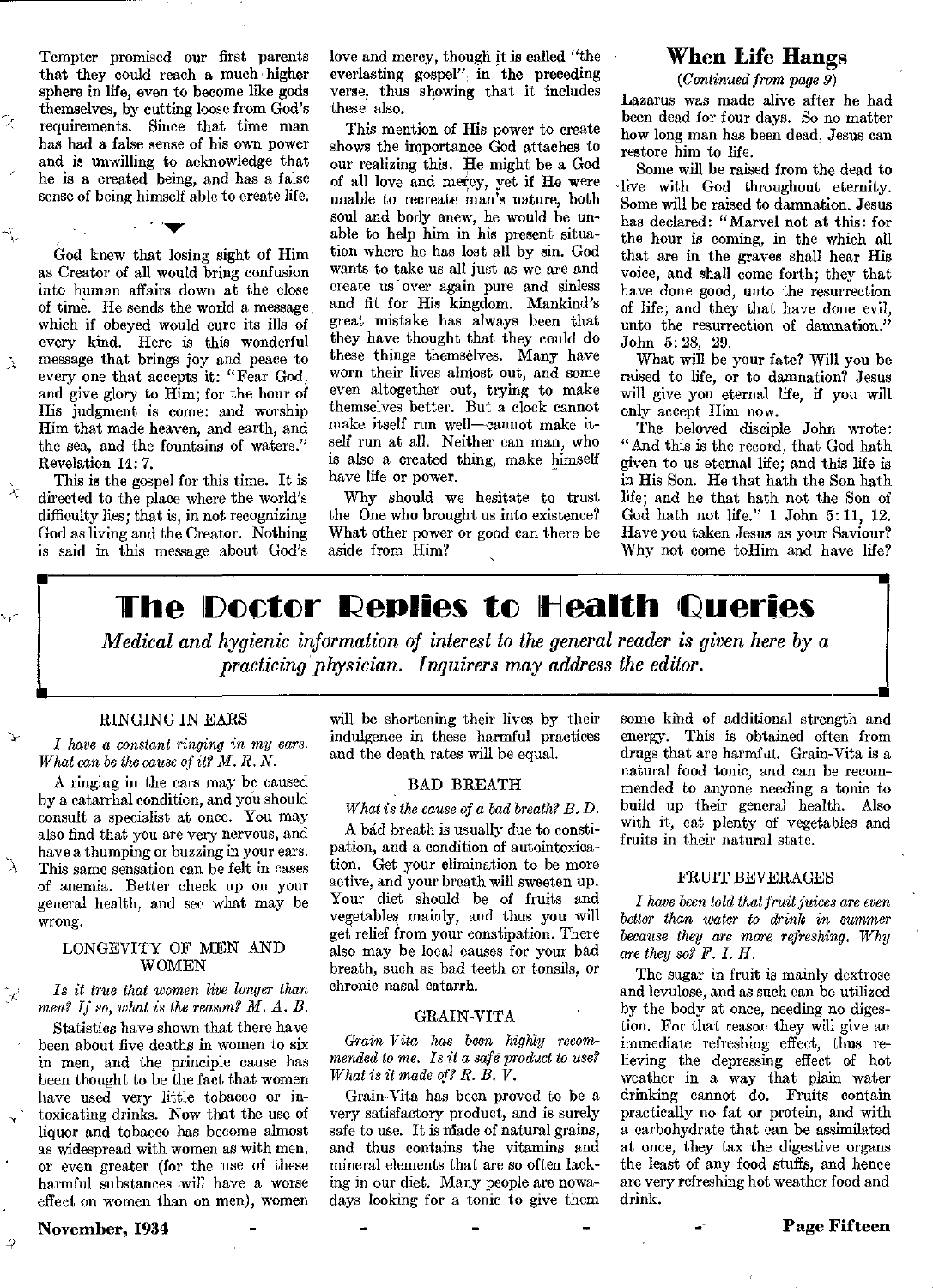# **ANTIDOT for DIVORCE**  •<br>● •<br>•

**1 HE** great out-of-door organ in Balboa Park, San Diego, is filling the air with mellow music. The rich notes pour forth in a classic symphony. Swallows are building their nests under the eaves of the white museum building. Flowers of every hue border the well-kept walks. Inviting paths lead away through tangles of myrtle, ferns, and shrubbery. A golden pheasant walks with pride and dignity across the lawn. Squirrels and mocking birds are swinging in the branches. Looking up, one sees fleecy mother-of-pearl clouds in the sky,

It is the city's one hundred sixtyfifth anniversary, and to a little group seated underneath a circle of palms an even more important event,—the celebration of both a two-year and a thirty-six-year wedding anniversary.

The gray hair, blue eyes, and fair complexion of the elder man suggest him as the father of Helen, the young woman with similar complexion—pale gold of hair and clear blue of eyes.

A younger man of about twentyfive is arranging rugs, pillows, and books on the grass. His courteous and thoughtful attention to the elder of the two women and his tender looks and caresses to the younger bespeak him as Helen's husband. This is Conrad Moore, clean of mind and splendid of physique. From early childhood he has eaten plain, wholesome food—has not poisoned his blood with alcohol and tobacco. In summer holidays he had earned his college tuition by following the plow through the new-turned, sweet-smelling earth, and by working in the wheat and harvest fields, until his legs and arms are like iron and his chest like the heart of an oak.

Henry Brennen, father of Helen and husband of Mae, is of Scotch descent and self-educated. In college days he had little taste or time for what he considered "impractical sentiment." On the night of their graduation from

V.

#### **Page Sixteen**

# **By Ruth Haskell Hayton**

college he and Mae strolled along country roads and through orchards luxuriant with apple blossoms. He told her of a long ocean voyage he was to take, starting on the morrow, and lasting for an indefinite length of time. He spoke of his ambitions and need for some one to help him fulfill them. Mae had the average girl's love dreams and they were of a more romantic wooing. As they sat on a mossy bank leaning against the rail fence of a pasture, he analytically enumerated the virtues he thought he had seen in her as he watched her come and go during their college days. First, she was present at all the religious and social functions of the campus; then, she dressed neatly but economically. At a mission-school picnic he had watched her mend a little boy's torn coat and comfort his fears of his mother's displeasure. If she met Henry out of school hours in rough work clothes, she spoke to him as courteously as in the class' room, when he tried to look his best in a welltailored blue serge suit and tan shirt. Mae listened, but she was thinking, "Not much sentiment in Henry! And then wait two years or more before I see him again? I think he counts that I just balance and that I will be a good investment! If I ever marry him, he must read a bit of poetry and study the art of wooing while he is away!"

But today, after thirty-six years of married life filled with plenty of hard work, the care and responsibility of a family, the usual differences that go with the gradual blending of two strong natures, Mae feels that love is the



*Love and smiles of appreciation in the home mean sure death to the divorce wolf.* 

greatest thing in the world. True love will live when passion is burned out, when blind romance and infatuation have found that life together is unbearable. Love is like a tender plant that will grow strong with warmth and nourishment, and bears its most beautiful flower at maturity. You can't have true, enduring love where there is no character. The poet has said:

- "While the heart of woman loveth oft A thing she doth unwillingly despise, It is a pitiful, imperfect love
	- That hath not for its corner stone The Rock of Faith."

Mother has proved to her own happiness, and so often said to Helen and Conrad, "Character is what counts in your choice of a mate." Today, she has in her hand a popular magazine and is reading to them a bit of what William Lyon Phelps says on character:

"A few weeks ago an intelligent young woman happened to be at an evening party where instead of discussing bridge or motion pictures, the main subject of conversation was, What Is Character? When she returned home, she jotted down some of the remarks that had been made:

"'A human being is worthless if he or she has no character.' It's easy enough in a smooth place.' In an emergency you show what you are made of.'

"Out of these random remarks rises a clear image,—the image of a person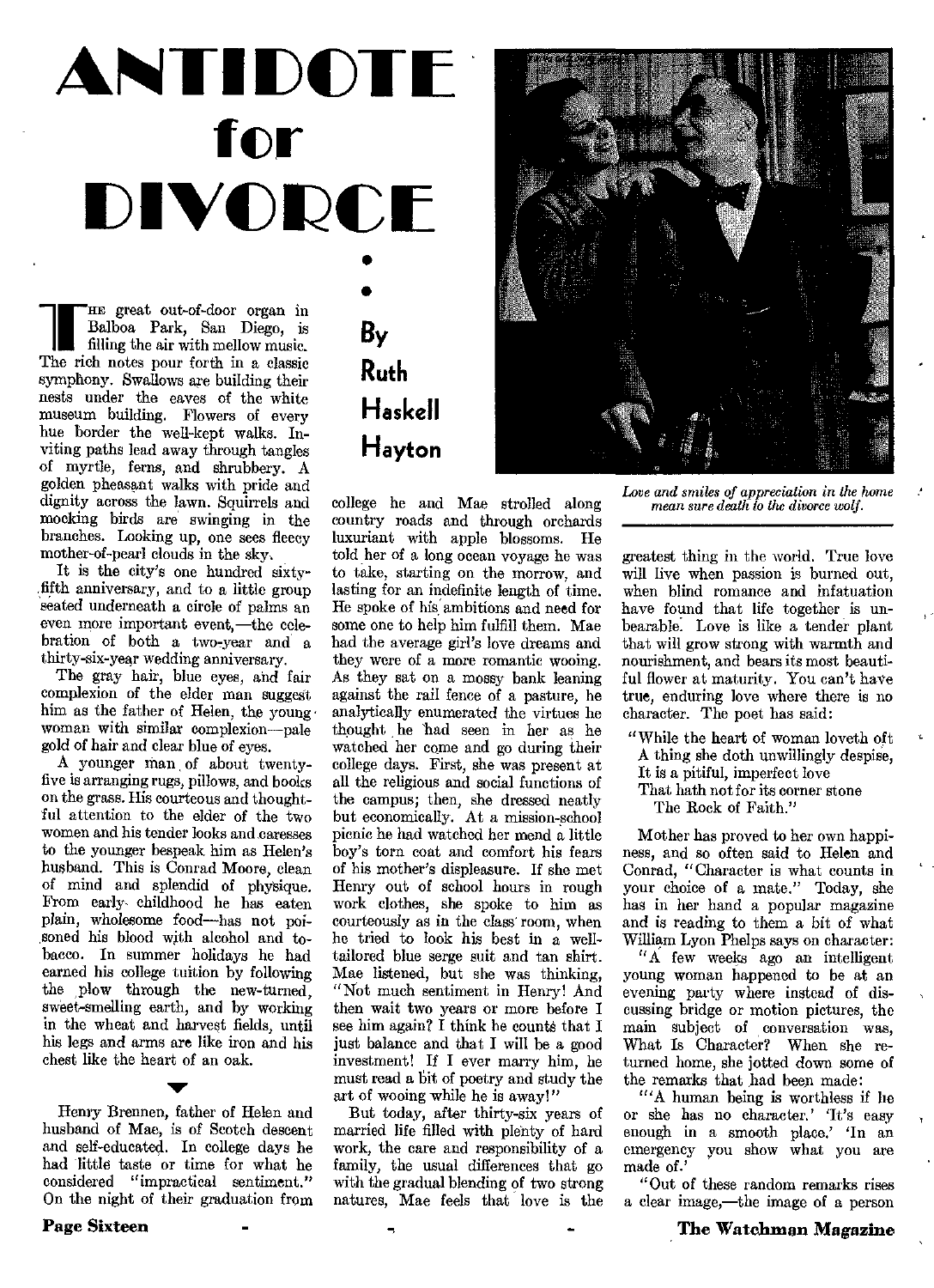who is dependable. Dependable people are never dependent.

"Every one knows that when a bridge is built, it is not built mainly for looks, though a fine bridge is a thing of beauty; it is built to sustain weight and bear strain in transportation from one piece of solid ground to another. It must have no weak spots; for its *strength is* just as strong *as* its weakest spot and no stronger. The bridge is dependable.

"Now a person who has character is like that. He may not have the polish and culture that outwardly attracts; but in the time of trial, the person of *character* does not give way under strain."

Besides the magazine, Mae has on the grass beside her a white cardboard box, on one side of which is written:

्रे

Ñ

"Love's MEMORY Box"

"How kind a gift is memory that keeps for us, *as in* a jeweled bowl, the remembrances of happy hours that once we knew when the heart had its desire!"

The first anniversary and even the second and third — mementoes of "jeweled memories"—needed only an envelope each, but *year by* year the "jewels" have increased until the Memory Box is filled to overflowing—a box, four, inches deep, and nine by

### *A*  • Home Maker **ANSWERS PARENTS' QUESTIONS**

*Perplexing questions on married life, home management, and child training will be answered here by a specialist on the home and its ideals. Queries may be sent to the editor.* 

#### ADMIRABLE FEMININE QUALITIES

*What are the characteristics of a young woman that a young man. most admires?* 

Depends upon the man. Some young men admire qualities that I would not admire, whether young or old. My ideal young man would of course look for all the graces in a young woman. To enumerate a few: graciousness, poise, reverence, sympathy, self-control, purity, due modesty but not prudishness, open, keen mind, well-balanced judgtwelve. It is one of Mae's pleasant yearly pastimes to open and read again these jeweled messages. Every year since 1893 they have read their wedding ceremony, written and performed by Mae's loving father. It was not always rehearsed under such favorable conditions and beautiful surroundings as today. Even though Henry was on one continent and Mae on another, or he had been delayed until a late hour and, returning, found her asleep with the precious Memory Box on his pillow, the service has never been omitted.

Mae knows the contents of each note even before she opens them. A little missive on French gray paper with a foreign heading is first to be taken today :

#### "My Darling Little *Wife-e:*

"A year has passed since we first joined hands to walk this life together, and an exceedingly happy one it has been. Truly 'the lines have fallen unto me in pleasant places. Yea, I have a goodly heritage' in my loving, thoughtful little wife. God has blessed us together in our associations. He has kept back outbursts of impatience, saved us many times from passionate traits of character that go to make many a married life a failure. What can the heart of your husband say to the heart

ment, a moderate wit, housewifely accomplishments, good health, love of children. Individual men will add various other qualities from their different viewpoints.

#### ' TEACHING POLITENESS

*How can a mother teach a child to be polite about interrupting when there is company, and still have regard for his interests?* 

*By training* him when there is no company. Train him by example and a little bit by precept. The parent must be genuinely courteous; .courtesy is love shining out of the heart. Never abruptly and rudely interrupt your child. Always be ready to hear him. If other interests demand your immediate attention, and you must make him wait, excuse yourself to him, and shortly give him your time and attention. He will imitate you. If sometimes his eagerness breaks bounds, a quiet word or a look will right that. But if you are inattentive and rude to him, he will *be* clamorous and rude to you. What you are and what you teach him to be in the privacy of,your home, that he will exhibit in the presence of company.

of his little wife? He knows she loves him. Every act of her life betokens that. He feels his love is not so unselfish in its return, but God knows your loving husband gives to his little wife without measure all there is in his heart and *strength.* Can his little wife take this in answer to her heart call?

#### "Your own Henry."

As Mae lays down this for another, from those in the box peeps a daintily decorated postcard. It pictures, standing in the *gateway of* a beautiful garden, a woman, and written in a heartshaped scroll this message to her husband:

#### "ABSENT

"Sometimes between long shadows on the grass

- The little truant waves of sunlight pass; Mine eyes grow dim with tenderness the while
- Thinking I see thee, thinking I see thee smile.

"And sometimes in the glow apart,

- The tall trees whisper, whisper heart to heart;
- From my fond lips the eager answers fall
- Thinking I hear thee, thinking I hear thee call."

Of quite a different nature is the next card chosen, sent to "My dear Wife"—father was again absent—when Helen first opened her blue eyes:

- "Another little wave upon the sea of life,
- Another soul to save amidst its toil and strife,

Another heart to love receiving love again,

And so the baby came, a thing of joy and pain,"

Helen has been interested from childhood in Mother's Memory Box and has started one of her own. Shall we ask permission to share with her some of its contents? Nestled within the circle of her husband's strong arms she readsletters and poems written in their recent courtship days, never-to-beforgotten days spent at the college in the mountains when Conrad first came riding by, a Prince Charming with roses of red for—

"My BRIDE THAT IS TO  $Be$ " "0 Soul of mine, look out and *see*  My bride, my bride that is to be. So sweet and fair she comes to me In such a form as bent above My pillow when in infancy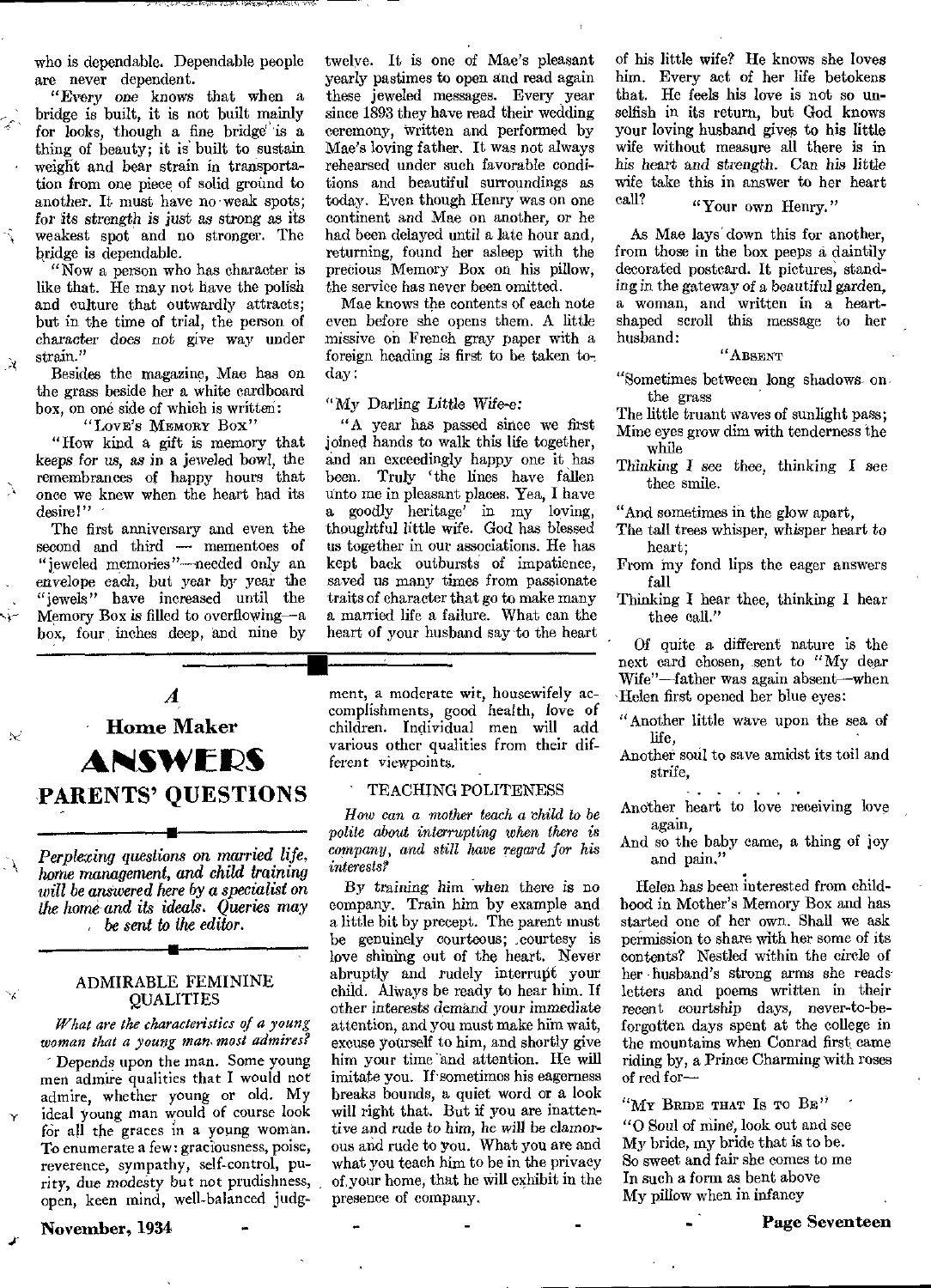I knew not anything but love. Oh, let her come from out the lands Of Womanhood—not fairy isles— And let her come with woman's hands, And woman's hopefulness and grace Of patience lighting up her face; And let her diadem be wrought Of kindly deed and prayerful thought, That ever over all distress May beam the light of cheerfulness; And let her feet be brave to trace The labyrinths of doubt and care. That following, my own may find The path to heaven God designed-Oh, let her come like this to me, My bride, my bride that is to be!"

Helen had also sent to Prince Charming her ideals for him, and knowing that character is not built in a day put into her box for yearly reading one of her letters to Conrad:

"I do not ask for him the world's applause,

His deeds the annals of a nation's pride, His name upon the lips of men;

But I must feel his power—

- Must know he could be what earth's heroes are—
- I could not love him were he not thus great.

His hand must be both safe and strong; As hand to shield, to trust, to lay my

own within,

To stake my life upon."

Each husband has added to the Memory Box collections today a dainty, white-kid booklet, and with its perusal the sweet, happy anniversary day closes:

#### "To MY WIFE

"With love and gratitude for the joys and happiness you have brought me, "Your lover-husband."



#### **Rich Men**

#### *(Continued from page 7)*

No wonder there is all this talk of Fascism and dictatorship, and that the "times are ripening for anything to happen."

We may balk at the thought of the socialization of credit, the basic inindustries, and the utilities. But we are told if we can socialize education, homes for the aged, hospitals, poorhouses, insane asylums, roads, bridges, sewer systems, and post offices, and still remain democratic,' why can't we make possible a decent and comfortable living for everyone by the socialization of the whole economic machine?

In this period of flux what is to be the attitude of religion? The trouble with business is that we have divorced it from religion. "Christianity and business, rightly understood, are not two separate things; they are one," says a leading religious writer. "Human and divine agencies are to combine in temporal as well as spiritual achievements. They are to be united in all human pursuits, in mechanical and agricultural labors, in mercantile and scientific enterprises."

In a recent sermon, Dr. Curtis W. Reese, of Lincoln Center, Chicago, pungently asserted: "We need material salvation today as badly as any other age has needed spiritual salvation. Any special arrangement which increases the difficulty by which the necessities of life are obtained is an evidence of savagery. It is part of the business of religion to see that goods are honestly manufactured and economically distributed. If it is not the task of religion to prevent poverty, then religion has no future and should have no future."

Today genuine religion has the greatest opportunity it has ever been afforded to lead the world since Reformation days if not since Apostolic times. Apostolic Christianity *leveled*  everything. Early Christianity would not admit of a religion that placed some at ease and others in distress. The abundance of many became the supply of those who lacked, "that there may be equality." (2 Corinthians 8:14. See also Acts 2:44, 45.)

Since then the world has gone far astray from these Christian principles. An effort was made to revive them at the beginning of the Reformation by the Anabaptists, but the old economic system fought it to its death. These noble Christians, says the historian Henry Vedder, "revived the early



I know I am not a thief — at least, I know I never robbed a bank.

I am not a drunkard — on alcohol, at least.

I mean there are some virtues that the possessor thereof may sincerely claim to have.

But there is one virtue that the owner never knows he has.

If he claims he has it, he hasn't. If he boasts of having it, he really boasts his lack.

If he *strives* for it, he acquires it opposite.

It comes only by utter forgetfulness.

It is humility. Humility *is* like the shadow of the ancient saint who longed to serve God sincerely, and prayed that he might do much good and not know about it. So God endowed his shadow with power to heal any one upon whom it fell whenever it fell entirely behind the saint.

Don't be proud of your humility.

d'(Colossians 2: 18)  $\sim$   $\sim$ 

social ideals of Christianity, that gradually declined as the Church grew strong and rich, and finally perished, when Constantine offered it the bribe of imperial favor. They alone of their age saw that *pure Christianity is pure democracy,* and involves abolition of rank and privilege, recognition of the dignity and *universal* duty of productive labor, and cultivation of a spirit of mutual helpfulness, service, and good will in all the relations of men in the social groups."

Let it be forever remembered that only by the adoption of the principles of apostolic Christianity can we ever see permanent recovery from our economic debacle.

#### **B. C.---A. D.**

#### *(Continued from page 12)*

seventh day to the first. The Book of Acts, which describes the history of Christ's church for about twenty-eight years after the resurrection, never says one word about the first day of the week taking the place of the seventh as the Lord's holy day. But in the Acts of the Apostles the seventh day is referred to as the Sabbath day all the way along from thirteen to twenty-three years

#### Page Eighteen - - - - - - - - - The Watchman Magazine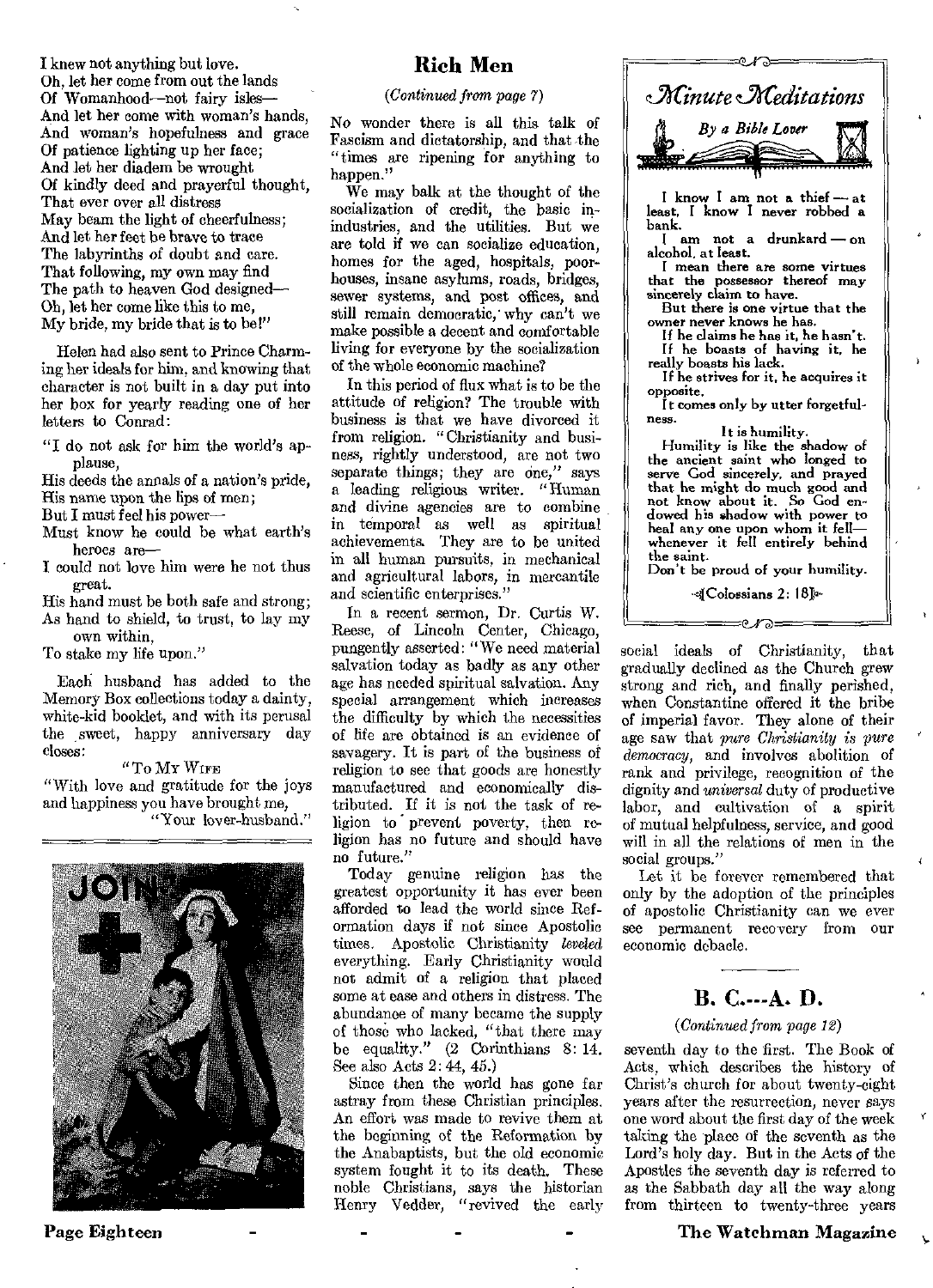after the resurrection. This truth is found in eight different places in the Book of Acts: Acts 13: 14, 27, 42, 44; 15:21; 16:13; 17:1-3; 18:4. These texts show that the apostles of Jesus Christ, during this period when the church was being established throughout the Gentile world, recognized the seventh day—the *identical* day on which the Jews met in their synagogues —as the Sabbath, God's holy day under the Christian dispensation.

 $\vec{\mathcal{A}}$ 

Ŵ

 $\lambda$ 

Ÿ

 $\lambda$ 

Some say that Paul went to Jewish synagogues on the Sabbath day in order to preach to the Jews in their assemblies. Granting this to be the case, it does not change the fact that Luke in writing the record of those matters, under the /inspiration of the Holy Spirit, calls the seventh day on which the Jews were assembled for worship *"the* Sabbath day." He does not call it the former Sabbath, or the old Sabbath, or the Jewish Sabbath, or the abolished Sabbath, but *the* Sabbath day. Now the Holy Spirit tells no lies. And if the seventh day was not the Sabbath day of God at this time when Paul as an apostle of Jesus Christ was doing his preaching, the Holy Spirit through Luke would never have called it the Sabbath day.

These Sabbath texts in Acts are eight solid proofs that the seventh-day Sabbath was not abolished at the cross, and did not come to an end with the death of Christ. If the seventh-day Sabbath had thus ended, Luke could not have called the seventh day the Sabbath years later. This also establishes the fact that since the seventh day was God's holy day when Paul was doing this preaching at these various cities, it is bound to *be* God's holy day today. All Christians today ought to follow the Book of Acts and keep the seventh day, which this book distinctly-refers to as being the Sabbath day in eight different texts. The seventh day is the only true Sabbath there ever has been, or ever will be.

In Exodus 20: 8-11 the Lord makes it plain that the seventh-day Sabbath is based on three facts: 1. The Lord made the world in the first six days of the week. 2. On the seventh day He rested. 3. He blessed and hallowed the seventh day. As these three divine facts stand true only in reference to the seventh day, it is forever established that the seventh day is *the only right* day for man to keep. As these three facts stand true in reference to all men, it is clear that all men should keep the seventh day holy.

The *fact that God especially committed* the Sabbath to the Jews when

November, 1934

He called them out of Egypt, and declared that the Sabbath was a sign between Him and Israel, no more means that the Sabbath was only for the Jews than does God's *committing*  Himself to the Jews as the God of Israel mean that He was God *only* of the Jews. The fact that the seventh day was set apart, or sanctified, for man at the close of creation (Genesis 2: 1-3), or many centuries before there was a Jew, proves that the keeping of the seventh day was never intended only for the Jews. So Jesus declares in Mark 2: 27 that the Sabbath was made not merely for the Jews but for "man."

Scripture teaches that the seventhday Sabbath is the sign *of* the creation of all things by the, Lord (Exodus 31: 16, 17). Hence the seventh-day Sabbath must stand binding on this world as long as God is the true God and as longs as creation stands.

Some have thought that, while the seventh day was to be kept as the sign of creation, the first day, or Sunday, ought to be kept as a sign of redemption. But the Scriptures show that redemption is re-creation. (2 Corinthians 5: 17.) It takes the same power to redeem a man *from* sin as it did to



make man in the beginning. (Psalm-51: 10.) Hence the seventh day, which was set apart as God's holy day to commemorate His great power as Creator; also becomes a sign of the great recreative, or redemptive, power of Jesus Christ, to give new hearts and make us new creatures in Him. Thus in Ezekiel  $20:12$  the seventh-day Sabbath is expressly declared to be the sign of sanctification, or redemption  $\mathbb{R}$ . Since the seventh-day Sabbath stood, not only, as the sign of creation, but also as the sign of redemption, there was no *need*! nor room for a new day to come in under the Christian dispensation, as a. sign of redemption.  $\mathbb{R}^n$ 

*When You Have* Anything to *Ship*  Think of Southeastern Express Company *Ask About Our Reduced Rates We are* anxious to be of service to you

Grow Improved Nut Trees

Health Schools, Sanitoriums, Home Owners.<br>Grow your proteins right on your farms and<br>lawns. Improved thia-shelled black wainuts,<br>hickory, pecans, and nthers, all grafted and<br>true to name. Complete cultural bonk, 25 cts.<br>Pr

The John W. Hershey Nut Tree Nurseries; Box 65F - - Downingtown, Pennsylvania

#### • HEALTH PRODUCTS •

#### *At Low Prices*

Psyllium Seed and Psyllium Preparations

Colon Food—Lactose and Dextrins Malted Foods—Milk, Sugar, Syrup Creamilk—Powdered Whole Milk Soy Bean Foods—Oil, Flour, Sauce Vegetable Concentrates— Seasonings Olives, Honey, Agar, Flavorings

*Send for Complete List* 

#### **HILK REST**

120 Carroll Ave., Takoma Park, B. C.



BILHORN FOLDING ORGANS Noted for durability and long service because of su-perior materials, workman-ship, volume, tone quality, strength and sturdiness. Write for circulars and

prices.<br>BILHORN BROS. BILHORN BROS. 306 S. Wabash Ave. Chicago - Illinois